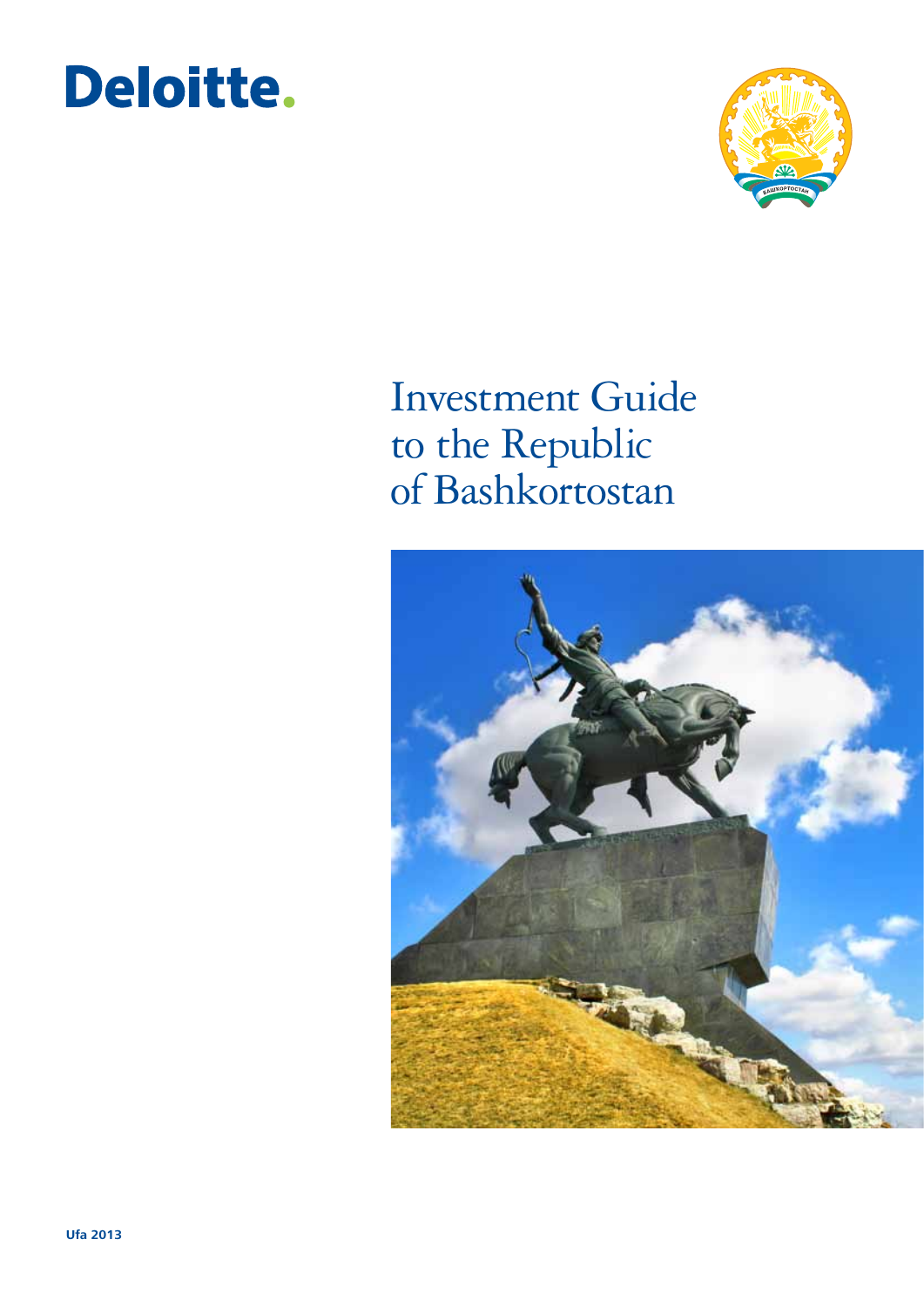With a globally connected network of member firms in more than 150 countries, Deloitte brings world-class capabilities and deep local expertise to help clients succeed wherever they operate. About 200,000 professionals of Deloitte in the region are committed to becoming the standard of excellence.

Deloitte CIS is one of the leading international professional services firms, offering audit, consulting, corporate finance, enterprise risk, and tax and legal services. We leverage the extensive experience of approximately 3,000 professionals in 17 offices across 11 countries in the region.

Today, Deloitte has offices in Moscow, St. Petersburg, Ufa and Yuzhno-Sakhalinsk in Russia, Kyiv in Ukraine, Minsk in Belarus, Tbilisi in Georgia, Baku in Azerbaijan, Aktau, Almaty, Astana and Atyrau in Kazakhstan, Bishkek in Kyrgyzstan, Tashkent in Uzbekistan, Dushanbe in Tajikistan, Ashgabat in Turkmenistan and Yerevan in Armenia.

This investment guide has been prepared jointly with the Ministry of Economic Development of the Republic of Bashkortostan.

This publication contains information of a general nature only. Neither Deloitte Touche Tohmatsu Limited nor any Deloitte member firm are rendering accounting, business, financial, investment, legal, tax, or other professional advice or services by means of this publication.

You should consult a qualified, professional adviser before taking any decision or action on the basis of this investment guide that may affect your business.

Deloitte Touche Tohmatsu Limited, its affiliates and its associates will not be liable for any damages resulting from the use of or reliance on this publication.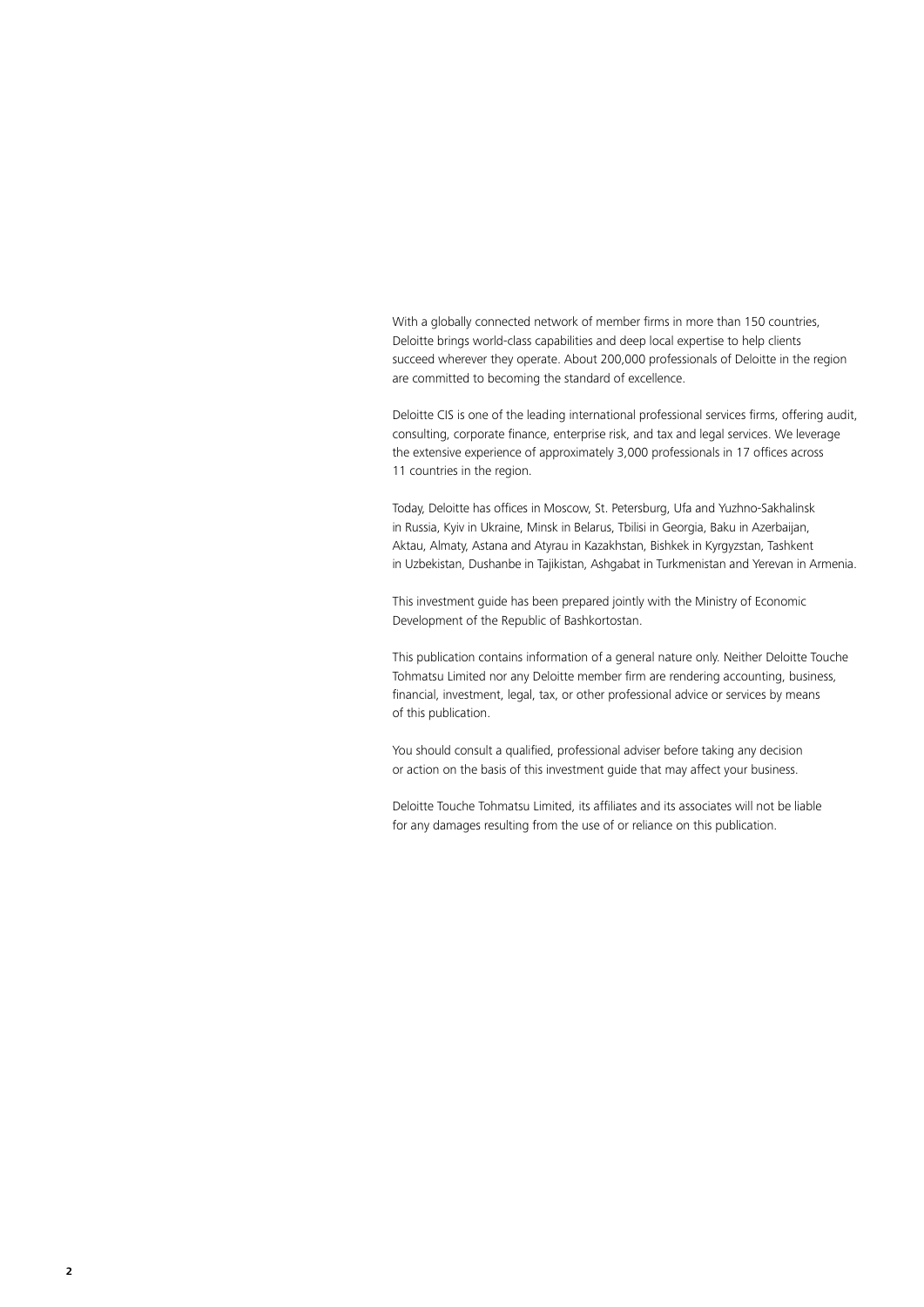### Content

| <b>Greetings from the President of the Republic of Bashkortostan Rustem Khamitov</b> | 4               |
|--------------------------------------------------------------------------------------|-----------------|
| A message from David Owen                                                            | 5.              |
| Social and economic profile of the Republic of Bashkortostan                         | 6               |
| <b>Competitive advantages of the Republic of Bashkortostan</b>                       | 10 <sup>1</sup> |
| State support measures to investors in the Republic of Bashkortostan                 | 19              |
| Development institutions in the Republic of Bashkortostan                            | 23              |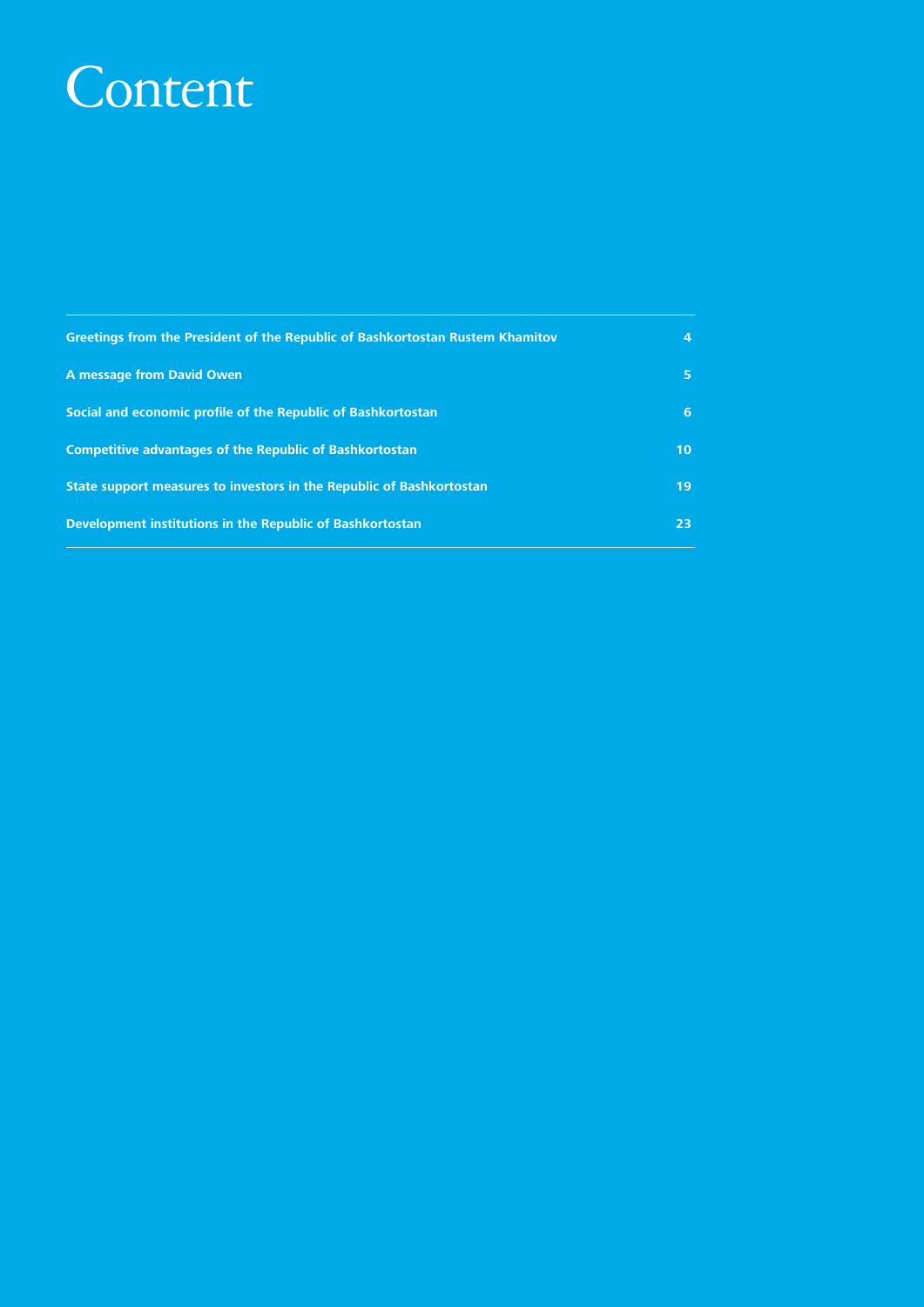# Greetings from the President of the Republic of Bashkortostan Rustem Khamitov



On behalf of the people of Bashkortostan, I am pleased to introduce you to our Republic via the pages of this publication, and I warmly invite you to cooperate with our Republic.

Bashkortostan is a land with a unique natural landscape and historical monuments, a multiethnic population and a centuries-old cultural tradition. The Republic is located in the southern part of the Ural Mountains at the junction of two continents – Europe and Asia. This is an amazing part of our country which has a very long history. While we preserve our traditions, we look forward to the future with great optimism.

While Russia did not know or use gold coins before the 17th century, gold had long been known about and traded in the Bashkir lands. This is evidenced both by the findings from the archaeological excavations of kurgan burial mounds and by stories told by ore prospectors from years gone by on the infinite treasures comprising the gold and silver ores located beyond the mountains in the estuaries of the Ufa, Belaya and Yaik rivers. The Copper Road is known to have passed through the Bashkir land during the Bronze Age. Copper from the Urals was used by metallurgists across almost the entire Eurasian continent.

Today our region has significant potential to host new production facilities with increased effectiveness and implement investment projects of any scale in any area. Our strong economic, scientific and engineering base is helping Bashkortostan to successfully develop external economic connections with the CIS and other countries. More than 90 countries are among Bashkortostan's trading partners.

The Republic has a reputation for being a good borrower and business partner which is confirmed by the international rating agencies Moody's and Standard & Poor's. Expert RA, a national rating agency, has rated the Republic as a region with minimal economic risks for the third year in a row. Indeed, the environment in the Republic is optimally beneficial for all categories of investor. We strive to provide our business partners with detailed information, create the transparency they require and minimise investment process risks as much as possible.

The political and economic stability of Bashkortostan along with its dynamic and varied resource and production base, its historical traditions, its reputation, the business connections it has built in recent years and its high investment ratings, create a favourable foundation for developing mutually beneficial links between Bashkortostan and other regions and countries.

With best wishes and kindest regards,

#### Rustem Khamitov

President of the Republic of Bashkortostan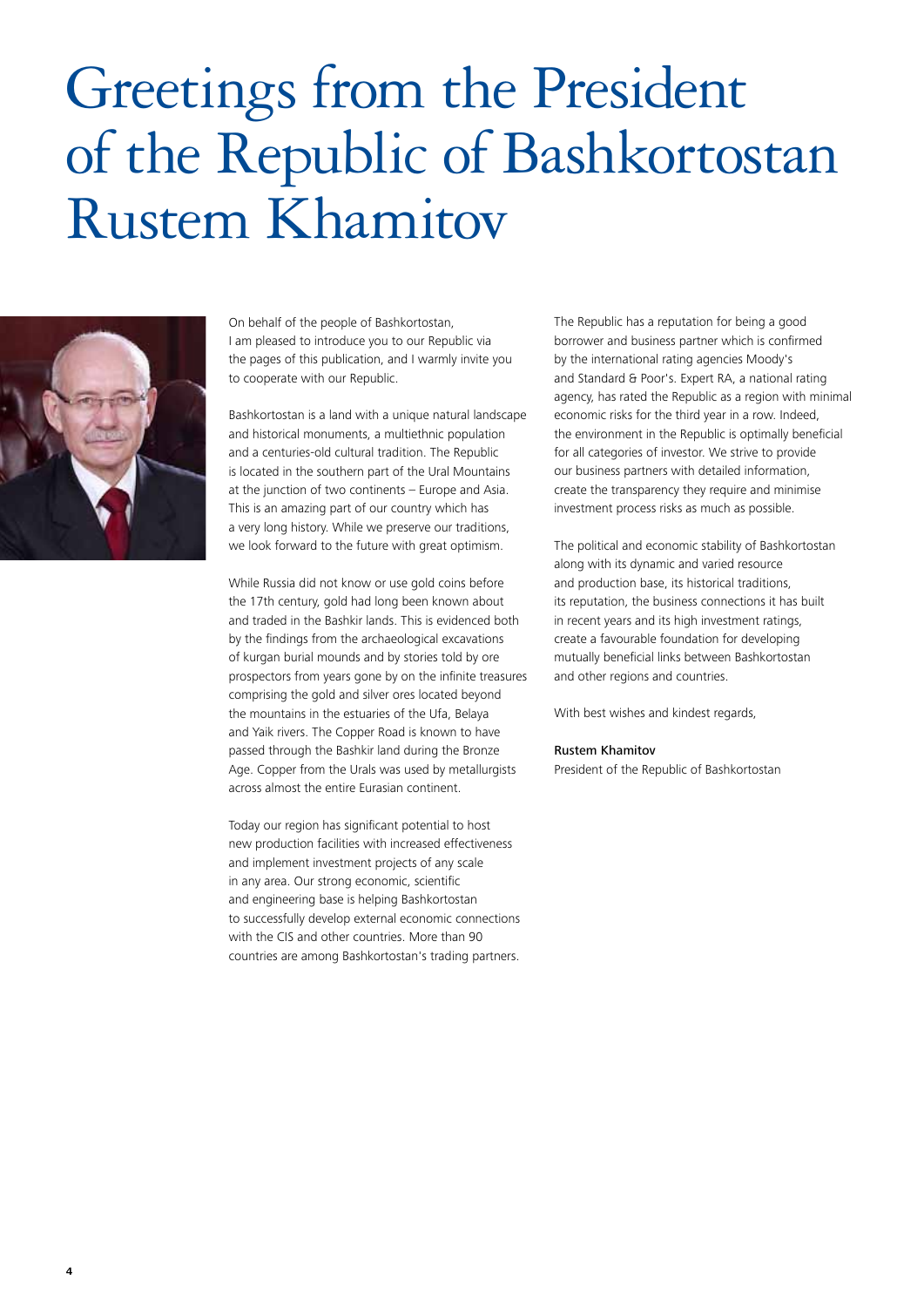# A message from David Owen

The Republic of Bashkortostan has always been known for its economic maturity. However it has recently been attracting an increasing amount of attention from both Russian and international investors; largely a result of the investment policy drawn up by the regional government.

The government in Bashkortostan has amended regional legislation so that qualifying investors have the opportunity to obtain government support for their investment activities. In addition, a legal framework has been set up required to support the implementation of public-private partnership projects.

In recent years the Government of Bashkortostan has been working hard to introduce a new economic model by stimulating the development of its manufacturing and R&D sectors and gradually create an innovative infrastructure for this purpose.

The Republic has a well-developed network of scientific and educational institutions. The region also has significant potential in the fields of science and education, giving the Republic good prospects for further development.

In 2013, the capital of the Republic, Ufa, hosted international sporting events – the 37th World Junior Ice Hockey Championship and the 6th International Children's Winter Games. The BRICS and SCO summits, planned for 2015, are also expected to play an important role in both the development of the region and its history.

We hope that this Investment Guide to the Republic of Bashkortostan will be informative and interesting for those who are considering the region as a prospective area for investment.

Yours sincerely,

David Owen Managing Partner, Deloitte CIS

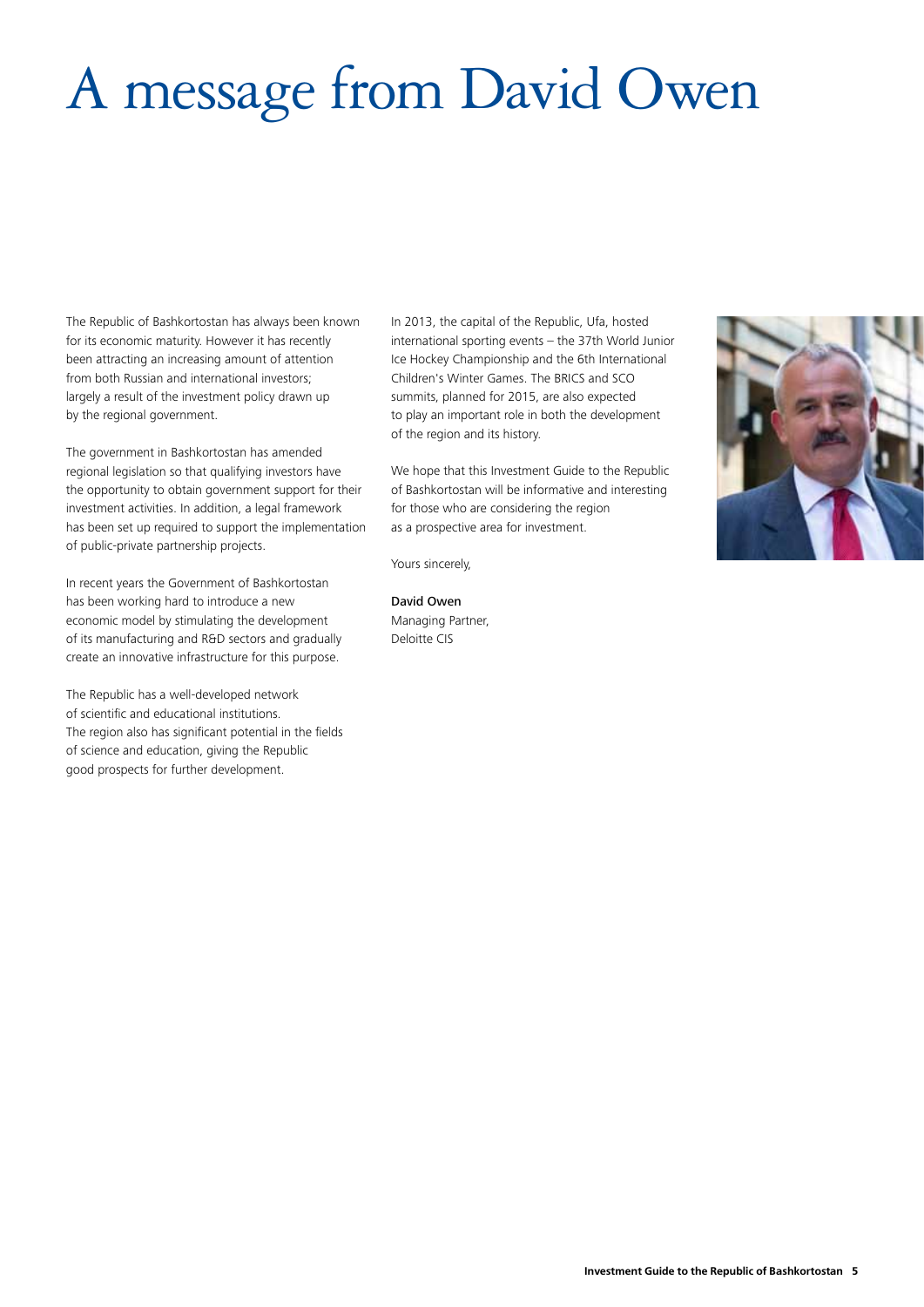# Social and economic profile of the Republic of Bashkortostan

The Republic of Bashkortostan is among the most robust and politically stable Russian regions, having a highly developed market economy with a strong social focus. The Republic's economy stands out among Russia's constituent economies for its diversified industry structure characterised by high levels of development, a strong industrial base, developed agricultural and construction sectors, rich natural resources, and dynamically developing financial, credit, scientific and engineering sectors. According to estimates of the Bashkortostan Ministry of Economic Development, the Republic recorded gross regional product growth of 5.2% – a key indicator of economic development – in 2012.

Unemployment, estimated using International Labour Organisation methodology, decreased from 7.7% of the economically active population in 2011 to 7.2% in 2012, with the number of registered unemployed people falling from 29.8 thousand in 2011 to 26.5 thousand in 2012.

In accordance with its development strategy, priority industries for the Republic of Bashkortostan include the following:

- • Chemicals and petrochemicals
- Metallurgy
- Machine construction
- • Agriculture
- Energy and energy-efficient technologies
- Information and communication technologies
- • Bio-pharmaceuticals
- • Nanomaterials
- Construction
- • Transport infrastructure

The Republic is a leader according to key investment potential indicators in the Volga Federal District.

| Indicator                                                                               | 2008      | 2009      | 2010      | 2011      | 2012                      |
|-----------------------------------------------------------------------------------------|-----------|-----------|-----------|-----------|---------------------------|
| Gross regional product (in principal prices<br>ofthe respective years), millions of RUB | 743,133.4 | 647,911.7 | 759,203.3 | 951,770.0 | 1,065,294.9<br>(estimate) |
| Industrial production index, % YoY                                                      | 107.6     | 98.3      | 114.0     | 109.6     | 105.7                     |
| Agricultural produce, millions of RUB                                                   | 105,123.0 | 103,832.5 | 88,636.4  | 108,921.7 | 101,053.9                 |
| Investments in fixed assets, millions of RUB                                            | 203,656.6 | 148,142.1 | 153,625.0 | 188,506.5 | 232,872.9                 |
| Retail sales, millions of RUB                                                           | 428,899.6 | 458,949.2 | 512,128.9 | 577,987.3 | 633,942.7                 |
| Paid services to population, millions of RUB                                            | 127,399.4 | 143,225.0 | 156,259.6 | 172,231.7 | 183,171.3                 |
| Nominal average wage, RUB per month                                                     | 14,084.1  | 14,951.0  | 16,377.7  | 18,397.4  | 20,458.6                  |
| Consumer price index, December, % YoY                                                   | 112.4     | 108.3     | 109.6     | 106.4     | 106.2                     |
| Export of goods, millions of USD                                                        | 8,176.4   | 5,013.9   | 9,890.8   | 12,656.8  | 12,414.6                  |
| Average income per capita, RUB per month                                                | 14,245.4  | 16,124.8  | 17,498.9  | 19,029.8  | 21,386.1                  |

#### **Bashkortostan's social and economic development indicators**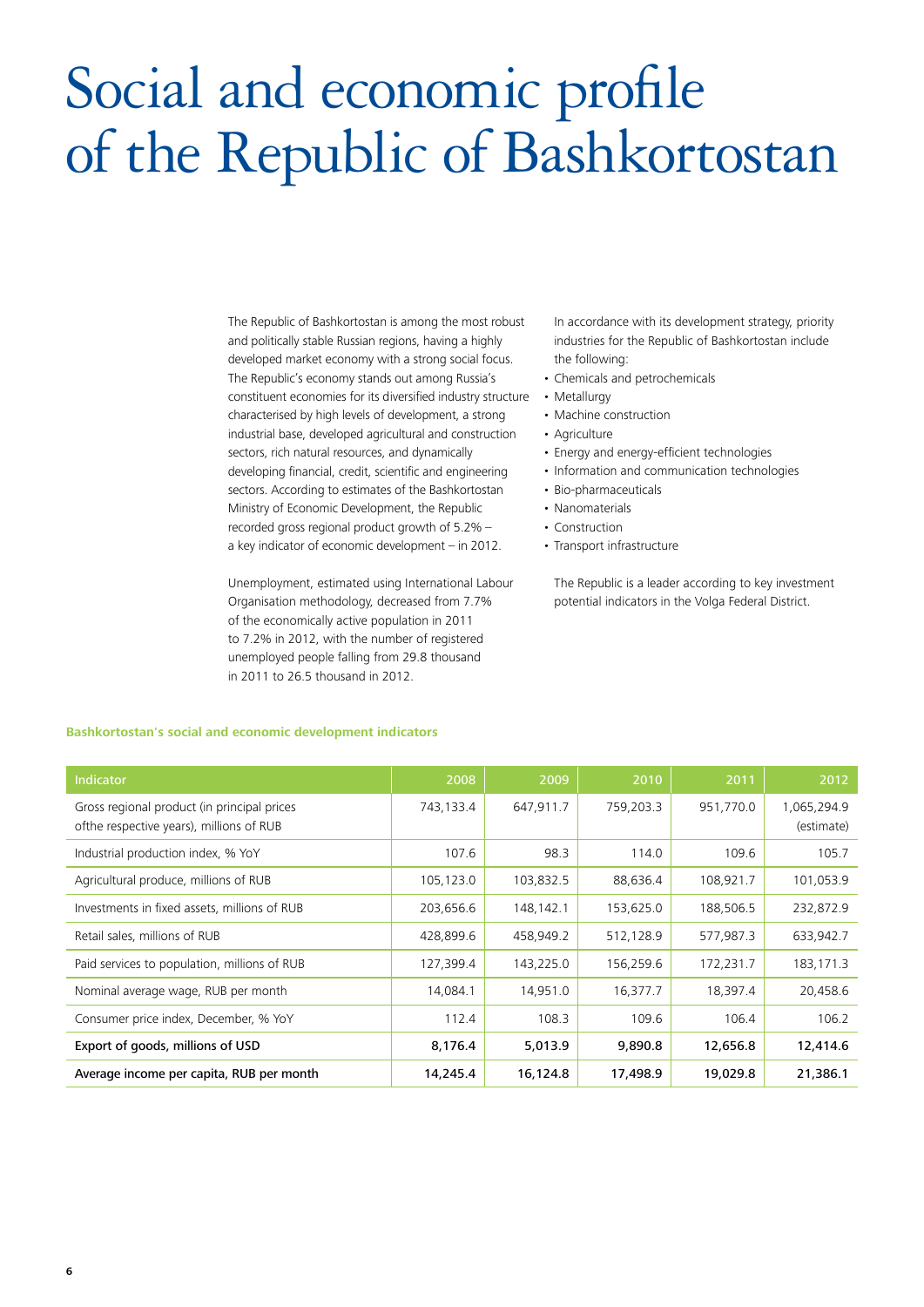







#### **Investments in fixed assets**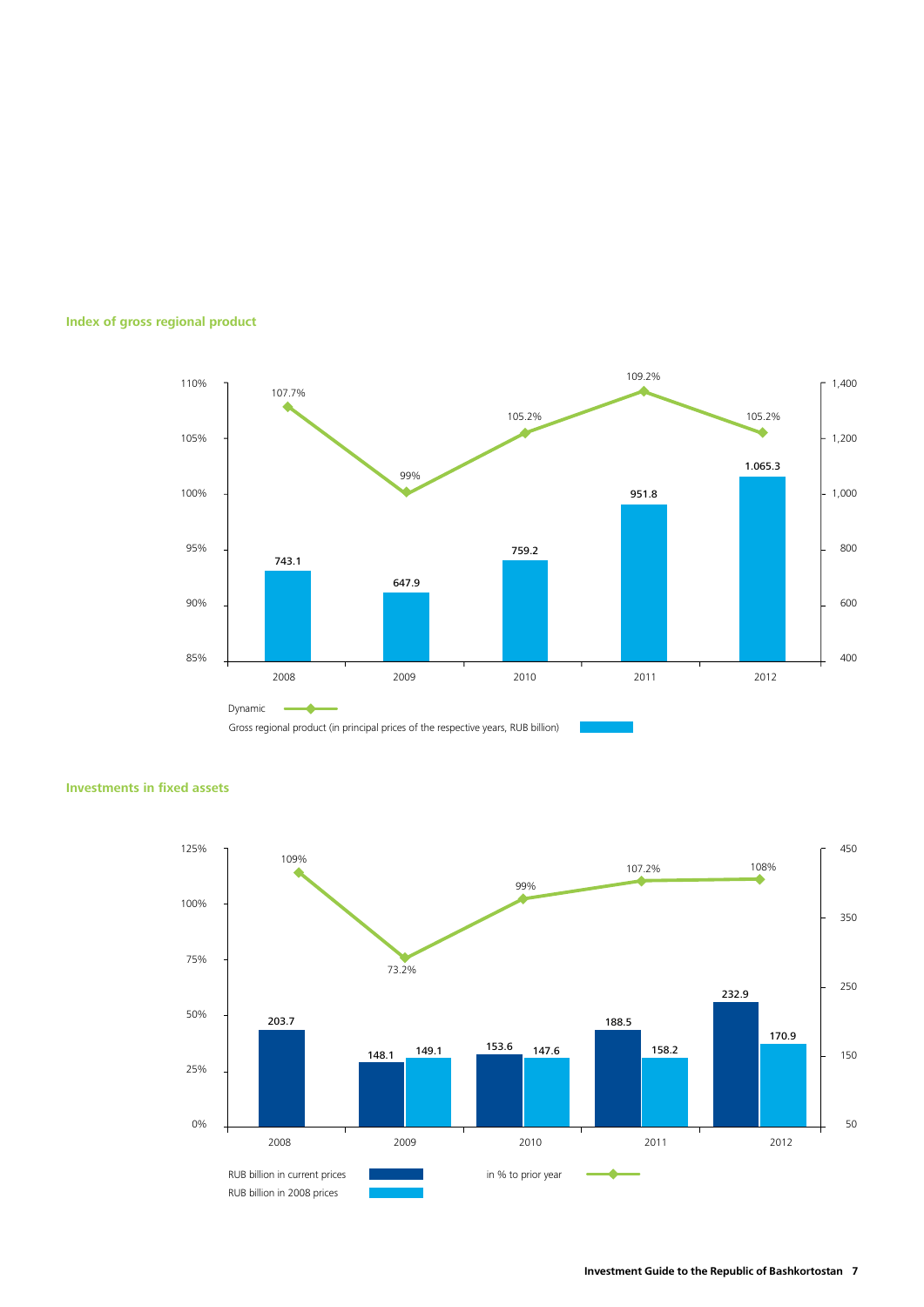#### **Investment activity in the region**

The majority of investments into fixed assets, similarly to previous years, went into the processing industry (which accounts for 28.4% of investments by large and medium entities), transportation and communications (19.1%), mining (16.0%), real estate operations, leasing and service sectors (9.7%).

#### **Foreign investment**

Foreign investment into the economy of the Republic amounted to USD 596.5 million in 2012, originating from 23 countries.

Investments made on a repayable basis (commercial and other loans) accounted for 88.3% of all foreign investments in 2012. Private equity investments accounted for 10.3%, and portfolio investments for 1.4%.



#### Foreign investment by industry **Foreign** investment by country of origin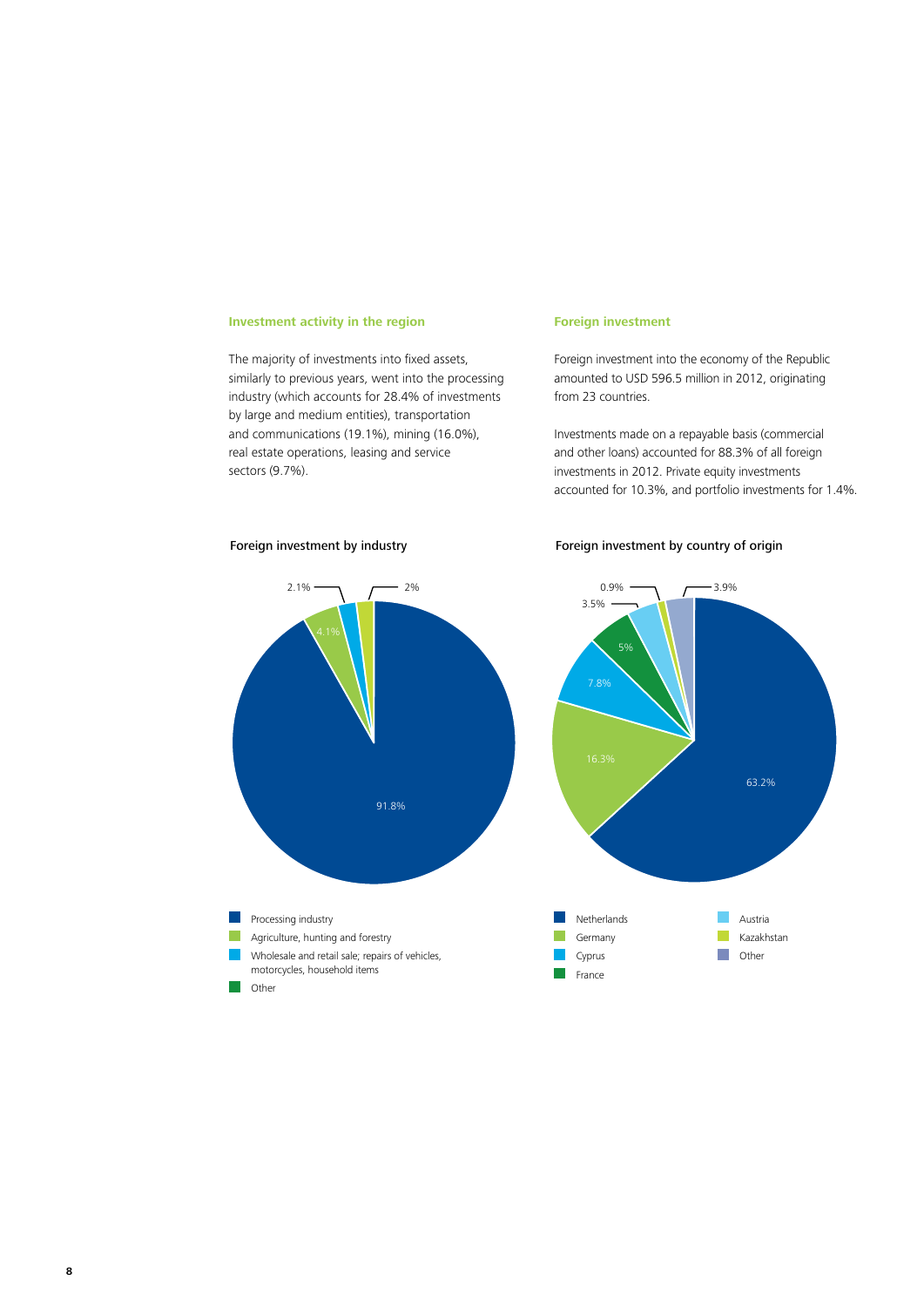#### **External economic activity**

According to the statistics of the Volga Customs Division, a preliminary estimate of the Republic's external trade volume, including trade with Belarus and Kazakhstan, amounted to USD 13.8 billion in 2012, which is 0.2% higher than in 2011, including USD 11.3 billion with countries other than the CIS, which represents an increase by 7.3%, and USD 2.5 billion with CIS countries, i.e. a decrease by 23.3%. External trade balance was positive and amounted to USD 11.0 billion.

In 2012, export of goods amounted to USD 12,407 million, decreasing by 2.0%, including USD 10,309.8 million to countries outside the CIS (an increase by 5.7%). Exports to CIS countries decreased by 27.7% amounting to USD 2,097.2 million.

Mineral products dominated the structure of exports, accounting for 84.6% of total exports, chemical products and rubber accounted for 7.1% and machine building products for 4.5%.

The Republic's largest exports are to Latvia (19.2% of total exports), Poland (13.9%), Netherlands (10.7%), Belarus (8.7%), Hungary (6.5%), China (3.9%) and Ukraine (3.8%).

Imports amounted to USD 1,373.6 million increasing by 24.6%, including imports from countries other than the CIS of USD 1,008.4 million (an increase by 27.8%) and imports from the CIS countries of USD 365.2 million (by 16.6%).

Machine building products accounted for 58.6% of imports; chemical products and rubber for 30.0%.

The largest countries of imports are Germany (31.8% of total imports), Belarus (12.2%), China (9.2%), Uzbekistan (8.0%), USA (6.5%) and Ukraine (5.8%).

#### Bashkortostan imports by country of supply, %



Bashkortostan exports by country of demand, %

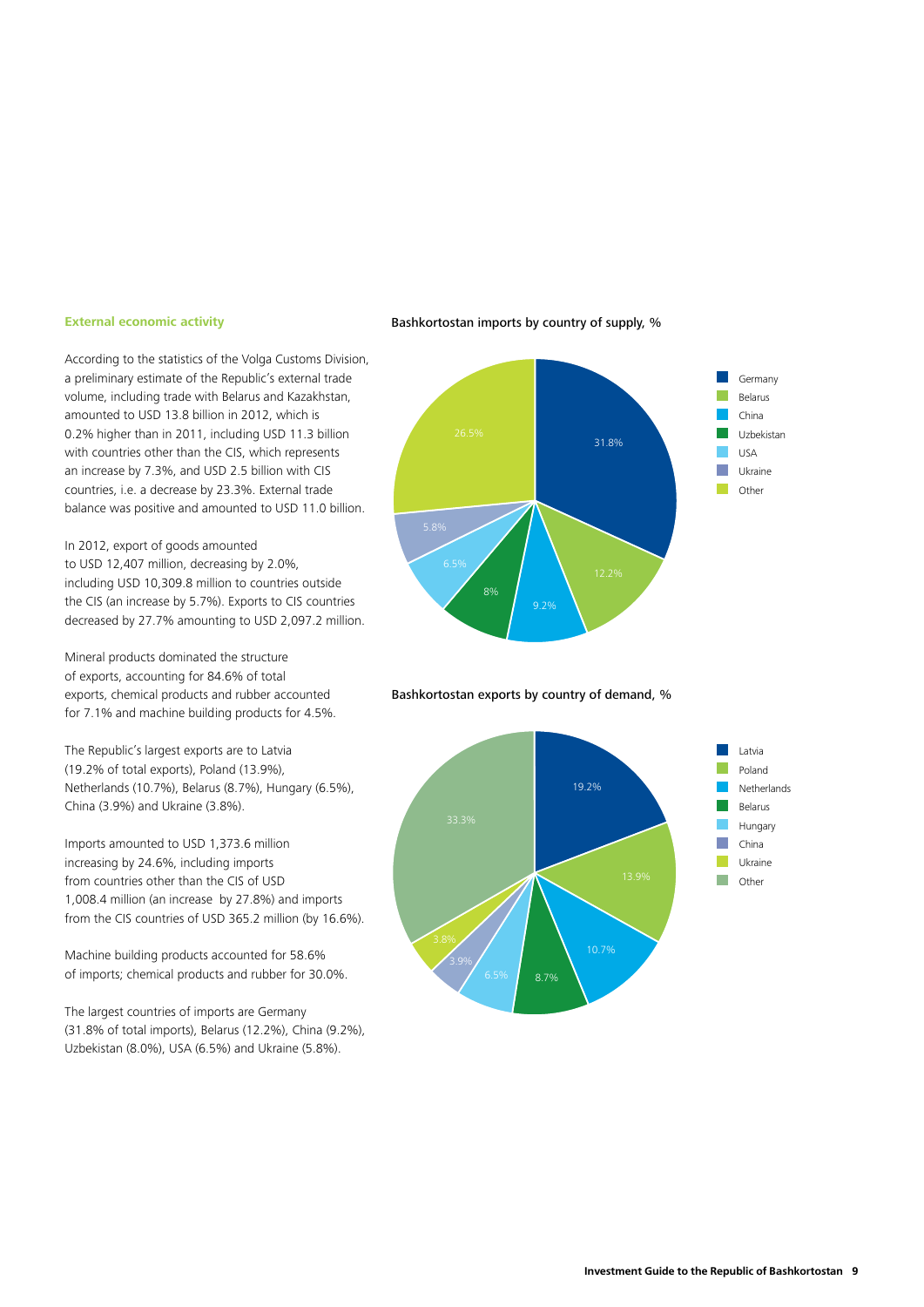## Competitive advantages of the Republic of Bashkortostan

#### **Stable financial position and attractiveness of the Republic of Bashkortostan to investors**

Leading international and Russian rating agencies confirm that the Republic is seen as attractive and stable to investors. In the list of the "30 best regions to do business in" prepared by Forbes in 2012, Bashkortostan came in thirteenth place.

According to Expert RA Rating Agency, which gives Bashkortostan an overall grade of 2B (signifying average potential and moderate risk), the Republic ranks ninth in the national ratings according to investment potential and fourteenth according to investment risk.

#### **Significant mineral and other natural reserves**

There are about 3,500 mineral deposits in the Republic, including 250 oil fields. Bashkortostan has considerable mineral resource reserves (of over 60 types of mineral), including:

- fossil fuels: oil, natural gas, bituminous and brown coal, peat;
- metals: copper, zinc, iron, manganese, aluminum, gold, by-product rare metals;
- feedstock for the chemicals industry: rock salt, fluorspar, limestone, barytes, sulphur;

Bashkortostan was ranked first in the Minimum Economic Risk category and in the top ten in terms of best investment potential in the Russian Regional Investment Attractiveness Rating 2011-2012.

International rating agencies Standard & Poor's and Moody's have assigned the Republic ratings of BBB- (with a stable outlook) and BA1 (with a positive outlook) respectively.

- agronomic ores: phosphoric rocks, carbonates, zeolites, glauconites, peat, sapropel;
- • construction materials: plaster stone, high duty stone, etc.;
- cladding stones, ornamental stones and optical materials.

The Republic is the oldest oil refining region of Russia and is the first by oil refining volumes among the Russian Federation's constituent parts for 2012.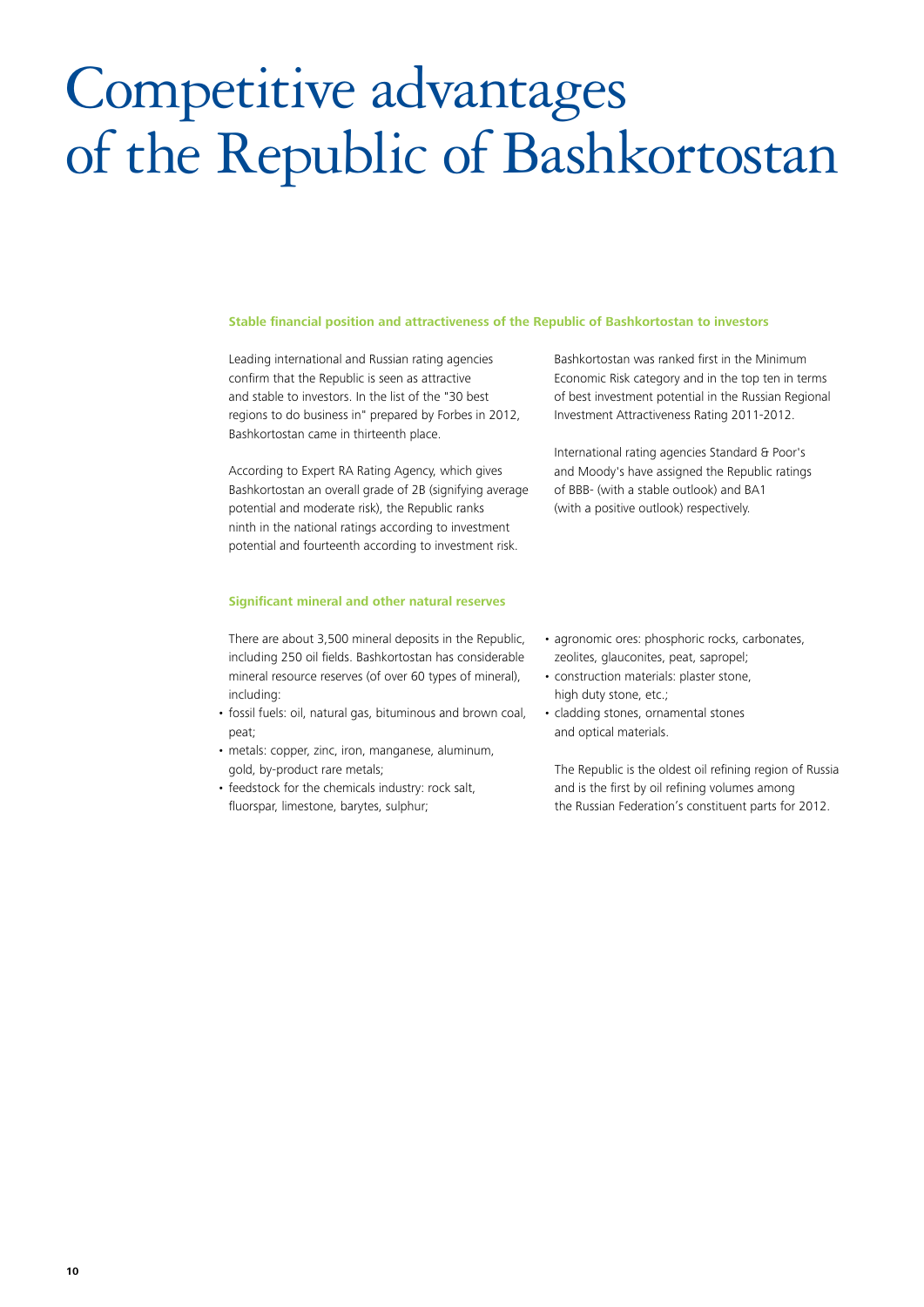

Geography of mineral and other natural reserves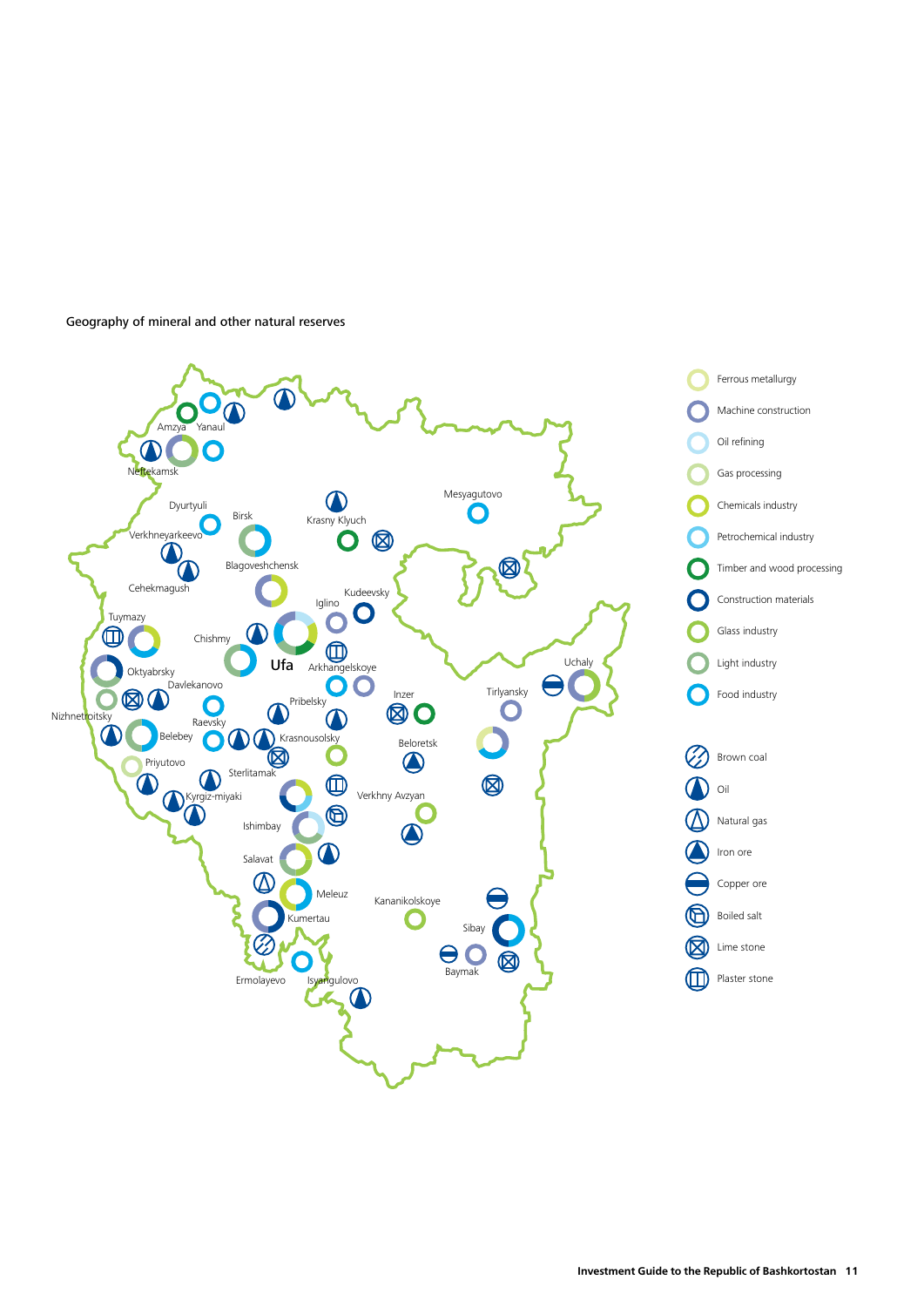

#### **Beneficial geographical location**

The Republic lies at the intersection between Europe and Asia, and at the crossing of the most important water, rail, pipe and road communications which connect European Russia with the Urals, Siberia and Central Asia.

Three of Russia's five latitudinal trunk railway lines linking the east and the west run through Bashkortostan. The Republic has access to five seas (Caspian, Azov, Black, Baltic and White) via the Belaya, Kama and Volga rivers.

Flight paths and motorways connect Ufa with many industrial centres in Russia and CIS. Therefore, the Republic has favourable conditions for importing and exporting raw materials, fuel and finished goods, and to develop economic ties with other countries.

#### **Human Capital**

There is strong scientific potential in the region, with the Ufa Scientific Centre of the Russian Academy of Sciences; the Academy of Sciences of Bashkortostan; the scientific research labs of the Ufa Aviation Technical University, the Bashkir State University, the Ufa Oil Technical University, the Bashkir State Medical University; and other scientific schools. The Republic ranks third in the Volga Federal District according to overall number of organisations engaged in R&D (more than 70).

Bashkortostan is among the few Russian regions with which the Russian Patent Agency has signed a collaboration agreement.

Bashkortostan consistently ranks in the top ten Russian regions by number of applications for new inventions or discoveries.

Scientists of the Republic are particularly renowned for their achievements in the fields of nanomaterials and nanotechnology, pipeline transportation, the superplasticity of metals, aviation and oil machinery construction, molecular biology, fine organic synthesis and metal complex catalysis, eye surgery, occupational medicine, and human ecology.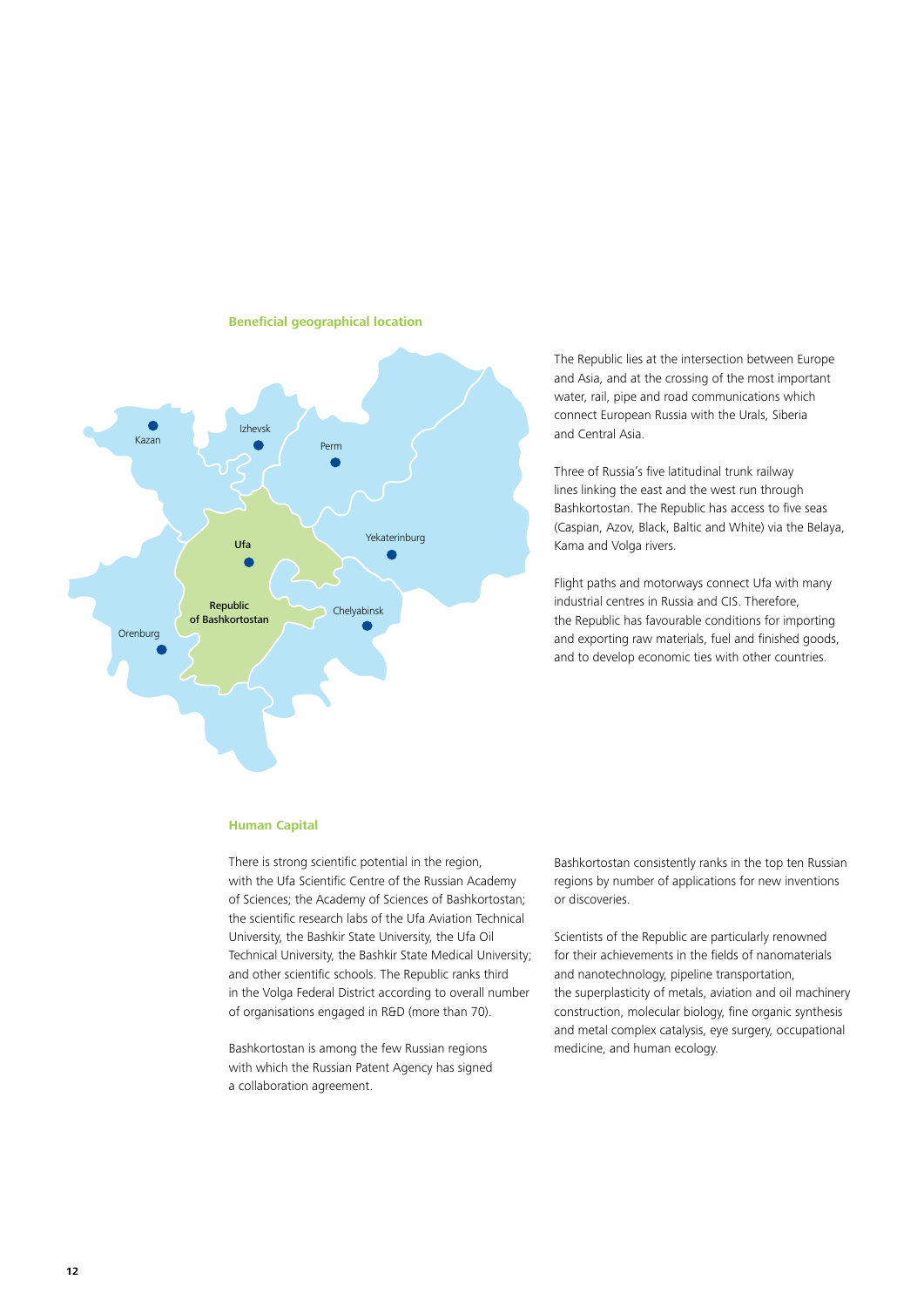#### **Developed infrastructure for foreign economic activity**

The Bashkortostan Customs Department includes the Ufa Customs Office which unites offices in Salavat, Neftekamsk, Tuymazy, Oktyabrsky, Belebey, Meleuz, Kumertau, Sibay, Beloretsk, Uchaly; Sterlitamak customs post and the Bashkir Regional Customs Laboratory.

Expanding the practice of declaring goods online is part of the Customs Department's strategy. For the purposes of this strategy, the first electronic declaration post in the Volga Customs Department – the Bashkortostan Specialised Customs Post – has been set up in Ufa. The operations of this post cover the entire Volga Federal District.

#### **Transport infrastructure**

The region has well developed rail, motor, river and aviation networks, providing good inter-regional transport connectivity. Sections of the Kuibyshevskaya, Gorkovskaya and Yuzhno-Uralskaya railways pass through the Republic.

The Republic of Bashkortostan has 930 km of internal navigable waterways, of which 459 km are part of the unified deep water transportation system in the European part of Russia.

### Transport type  $\parallel$  Length, km  $\parallel$  Freight carried, million Railways 27.2 Motorways 33,911 **78.4** Internal navigable waterways 1930 5.4 Trunk pipelines and the set of the set of the set of the set of the set of the set of the set of the set of the set of the set of the set of the set of the set of the set of the set of the set of the set of the set of the

#### Transportation projects

The Republic is actively supporting transport infrastructure development programmes which attract investment into the following types of project:

#### Motor transportation:

- Investment project involving the construction of a high-speed motorway section (270 km) that passes through Bashkortostan and will be part of the "Europe–Western China" international transportation route. The estimated cost of the project is RUB 256 million. The project is to run from 2012 to 2015.
- • Construction of a motorway tunnel by the bridge crossing of the Ufa river. The estimated cost of the project is RUB 7,500 million. The project is to run from 2012 to 2015.

#### Railway transportation:

- Improvement of the transport infrastructure between the Sverdlovsk region and the Republic of Bashkortostan, including the construction of a high-speed railway line between Moscow and Yekaterinburg;
- Construction of second tracks for all parts of the Ufa South Railway Bypass in order to reduce demand on the Ufa railway terminal and ensure that hazardous freight bypasses the city.

#### Aviation transportation:

- • Upgrade of Ufa's international airport infrastructure;
- • Creation of a large freight forwarder or integrator with a capacity of up to 21 thousand tonnes per year;
- • Construction of a new international terminal of 19 thousand square metres and refurbishment of the existing domestic flights terminal; development of freight transportation in tandem with passenger transportation. The investment into this project is estimated to be RUB 22,000 million. The project is to run from 2012 to 2030.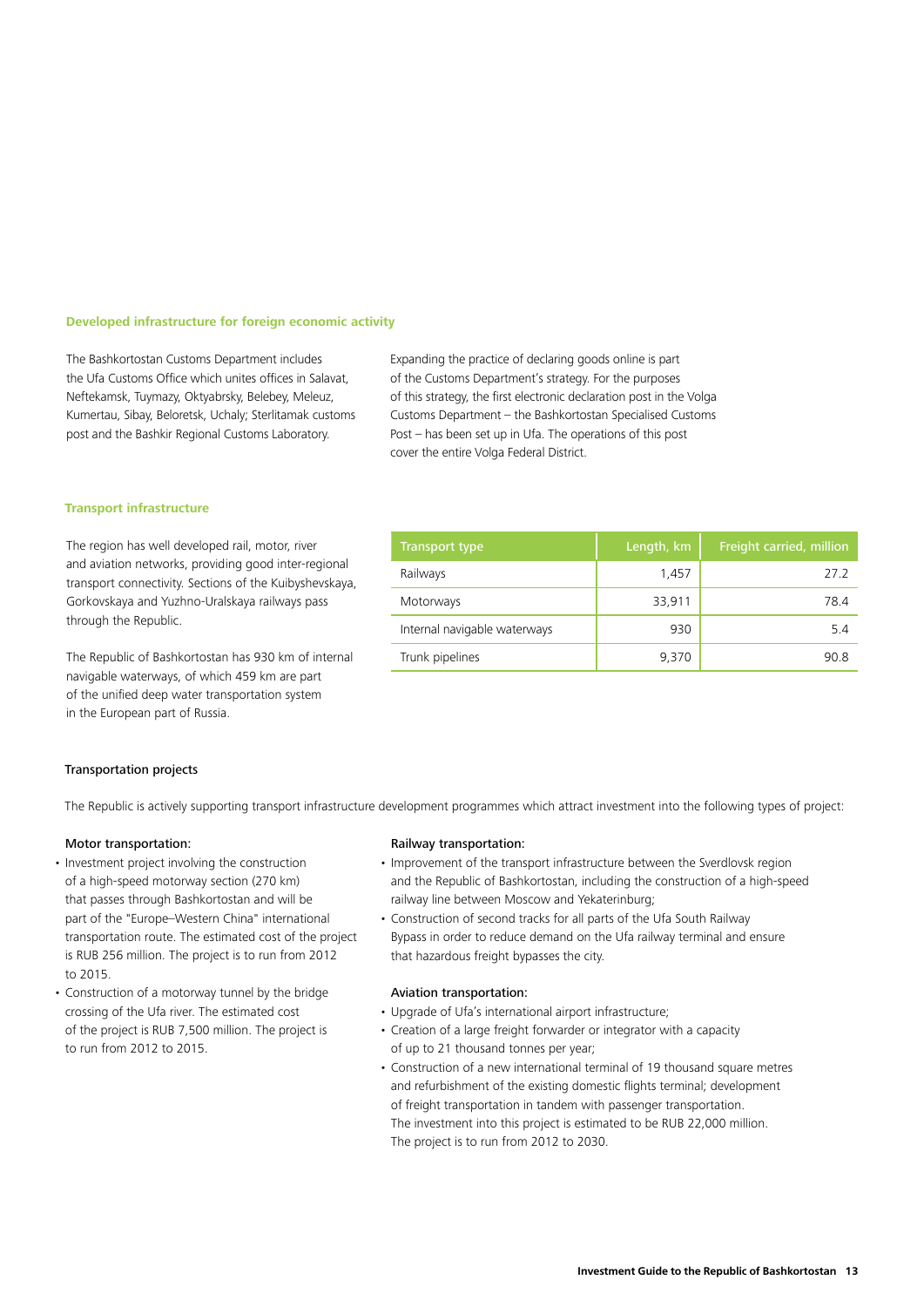

#### Transportation network of Bashkortostan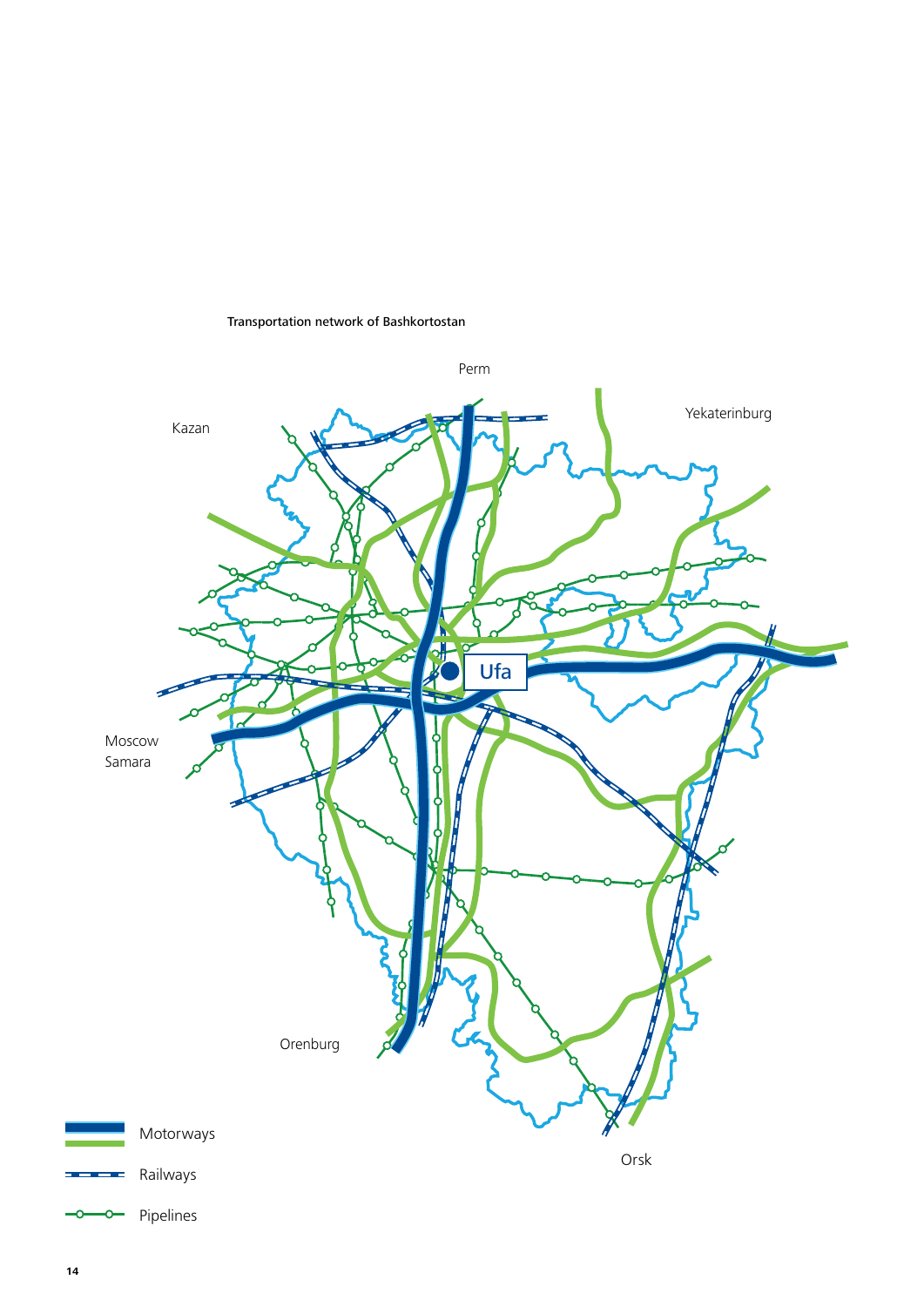#### **Investment potential of key industries in Bashkortostan**

#### Oil mining and refining

The investment policy for oil refining is aimed primarily at increasing the depth of processing, the quality of the fuel produced and ensuring environmental safety during the production processes. Planned investment projects will bring the depth of oil processing at Ufa's oil refineries from 87% to 94.7% and increase the output of light oil products from 62% to 73%.

The Republic of Bashkortostan hosts Europe's largest oil refining facility, which processes 11.2% of Russian oil and produces 15% of Russian gasoline and 14% of Russian diesel fuel. Largest oil refiners in the region: OJSC Bashneft, OJSC Gasprom neftekhim Salavat.

These enterprises produce the following products: gasoline for vehicles, diesel petrol, fuel oil, toluene, oil bitumen and sulphur.

The Republic's investment projects in oil refinery include:

- the construction of a hydro cracking facility at OJSC Bashneft to increase gasoline and diesel fuel production from vacuum gasoil;
- the construction of a delayed coking unit at OJSC Bashneft.

#### Chemical industry

Chemical products account for 9% of the Republic of Bashkortostan's total exports.

Largest chemical companies in the region: OJSC Gazprom neftekhim Salavat, OJSC Soda, OJSC Caustic, OJSC Polief, OJSC Sintez-Caoutchouc.

Their products include ethylene, propylene, high pressure polyethylene, butyl and isobutyl alcohol, petroleum benzene, soda ash, caustic soda, terephthalic acid, synthetic rubber, synthetic resins and plastics, general purpose styrene, polystyrenes and shock proof polystyrene, and low pressure polyethylene.

To attract small businesses to produce high value added products, KhimTerra industrial park will be set up at the site of OJSC Polief, Russia's only producer of terephthalic acid. It will be focused on polymer processing and light duty chemistry products.

The project of setting up an All-Russian Gas Chemistry Centre on the basis of Russia's largest petrochemical plant – OJSC Gazprom neftekhim Salavat – is also considered to have high potential for attracting investment. It is planned for highly processed chemical products, such as pipes, insulation films and other products, a total of approximately 20, to be produced on the site.

#### Mechanical industry

Largest machine building companies in the region: OJSC UMPO, OJSC Neftekamsk Automobile Plant, OJSC AK OZNA, OJSC Salavatneftemash, OJSC KumAPP, OJSC Bashkir Trolley-Bus Plant, OJSC Krasny Proletary, FGUP UAP Hydraulics.

Their main products of manufacture are:

- turbo-jet engines and assembly parts for helicopters;
- gas turbine units;
- passenger buses;
- trailers and agricultural vehicles;
- • oil field, oil refining and oil production equipment;
- civil and military ship-borne helicopters;
- trolley-buses;
- other products.

In accordance with the Republic's special purpose innovation programme, the Republic has created an energy machine construction cluster with the principal purpose being the collaborative development and production of small modular power plants to decentralise energy production so that energy efficiency increases both in the industrial and social spheres.

Jointly with RusHydro and the French machine construction corporation Alstom, Russia's largest machine building enterprise is being created, and it will produce hydro-energy equipment, including turbines for small hydro power plants (HPPs) with a capacity of up to 25 MW, for medium HPPs of up to 100 MW, and for water storage power plants with a capacity of up to 150 MW. These modern hydro-turbines will be used both in Bashkortostan and in other Russian regions, such as for the construction of series of HPPs in Kuban and in the Volga-Kama basin.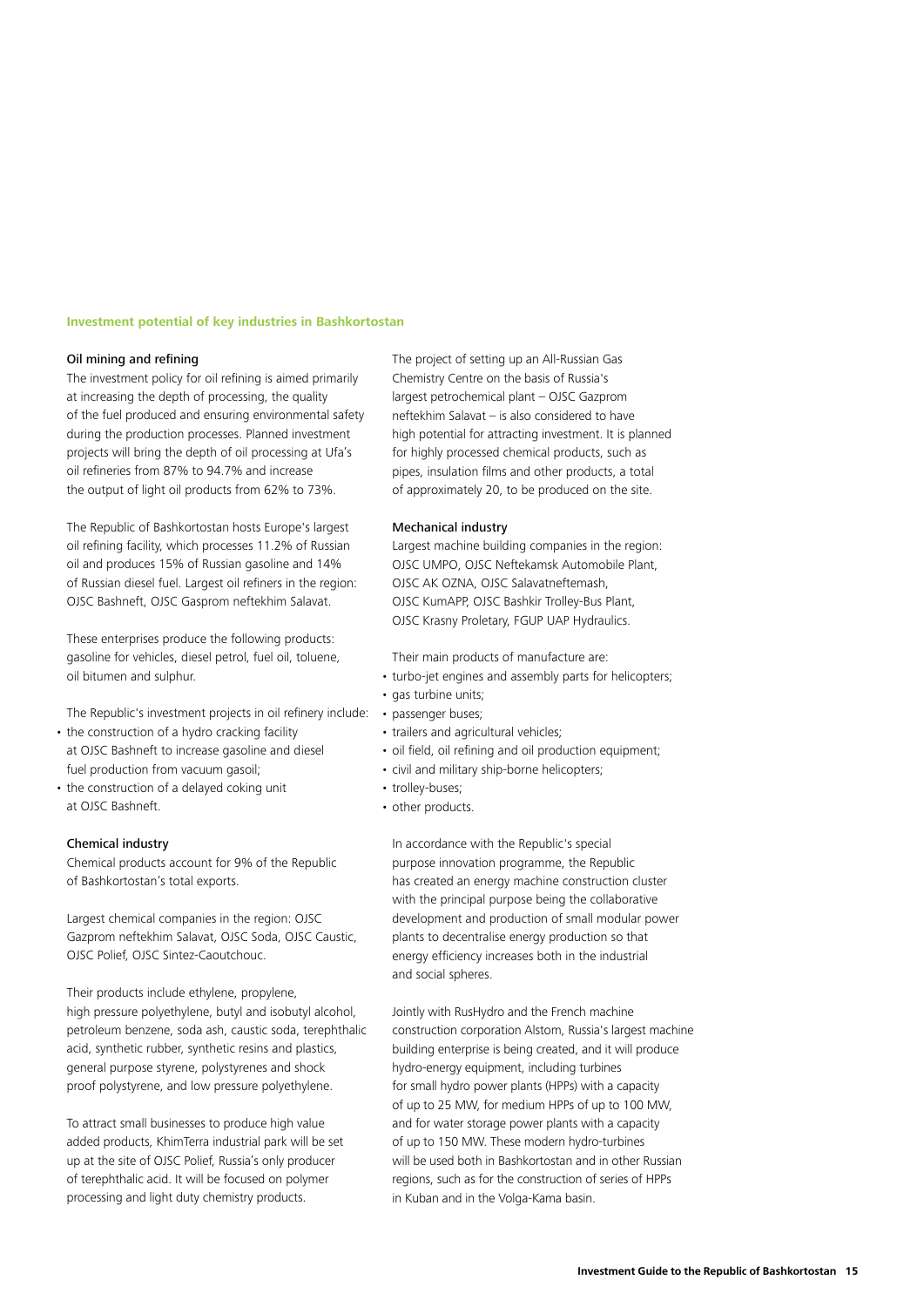

#### Metallurgy

Resolution of the Bashkortostan Government No. 319 of 15 September 2011 approved the "Development of non-ferrous metallurgy in the Republic of Bashkortostan from 2011 to 2015" programme. The main objective of the programme is to ensure the sustainable development of non-ferrous metallurgy and the efficient use of mineral resources. Bashkortostan is planning to build a new metallurgical complex (OJSC Belstal) which will operate on its own mineral base. The project involves the construction of three mines and a concentration plant near the Tukan settlement, and ironworks in the Zheleznodorozhny settlement.

Largest metallurgical companies in the region: OJSC Uchaly Mining and Processing Complex, OJSC Beloretsk Metallurgical Plant, LLC Bashkir Copper, OJSC Khaibullinskaya Mining Company, CJSC Buribaevsk Mining and Processing Complex. Their main products are rolled ferrous metal products; copper and zinc concentrates; metalware and others.

#### Agriculture

According to the overall value of agricultural produce, the Republic ranks second in the Volga Federal District and fifth in the Russian Federation.

The Republic is a leading Russian region according to key indicators of agricultural production: first for number of live cattle and honey production, second for number of horses and milk production, and fifth for meat and poultry production (in live weight).

The government of Bashkortostan grants benefits to farmers to support them in becoming a strategically important element of the regional economy. 40% of Bashkortostan's population lives in rural areas.

Principal agricultural products are grain, sugar beet, crops, vegetables, dairy products, meat and other products.

OJSC Razgoulyay Group is carrying out two investment projects in the Republic:

- the construction of a modern pig farming facility with a capacity of 28 thousand tonnes of pork in live weight and a feed factory with a capacity of up to 230 thousand tonnes of feed, including a crop storage that can hold 90 thousand tonnes of crops per year. The project implementation timeline is from 2012 to 2014. The estimated investment being made into the project will be RUB 6,148 million, and 370 new jobs are expected to be created;
- the construction of a modern pig farming facility with a capacity of 42 thousand tonnes of pork in live weight per year. The project implementation timeline is from 2011 to 2013. The estimated investment being made into the project will be RUB 6,300 million. 410 new jobs will be created.

LLC M. Gafuri Bashkir Poultry Farming Complex is constructing a modern facility for rearing turkeys, with an attached abattoir and meat processing plant. The project is expected to be completed in 2014. Overall investment will amount to almost RUB 6 billion and 700 new jobs will be created.

LLC Ufa Breeding and Hybridisation Centre is constructing a modern breeding and hybridisation centre (pig farm) that will rear pedigree two-breed pigs, able to process 35,000 animals per year. The project implementation period is from 2011 to 2014,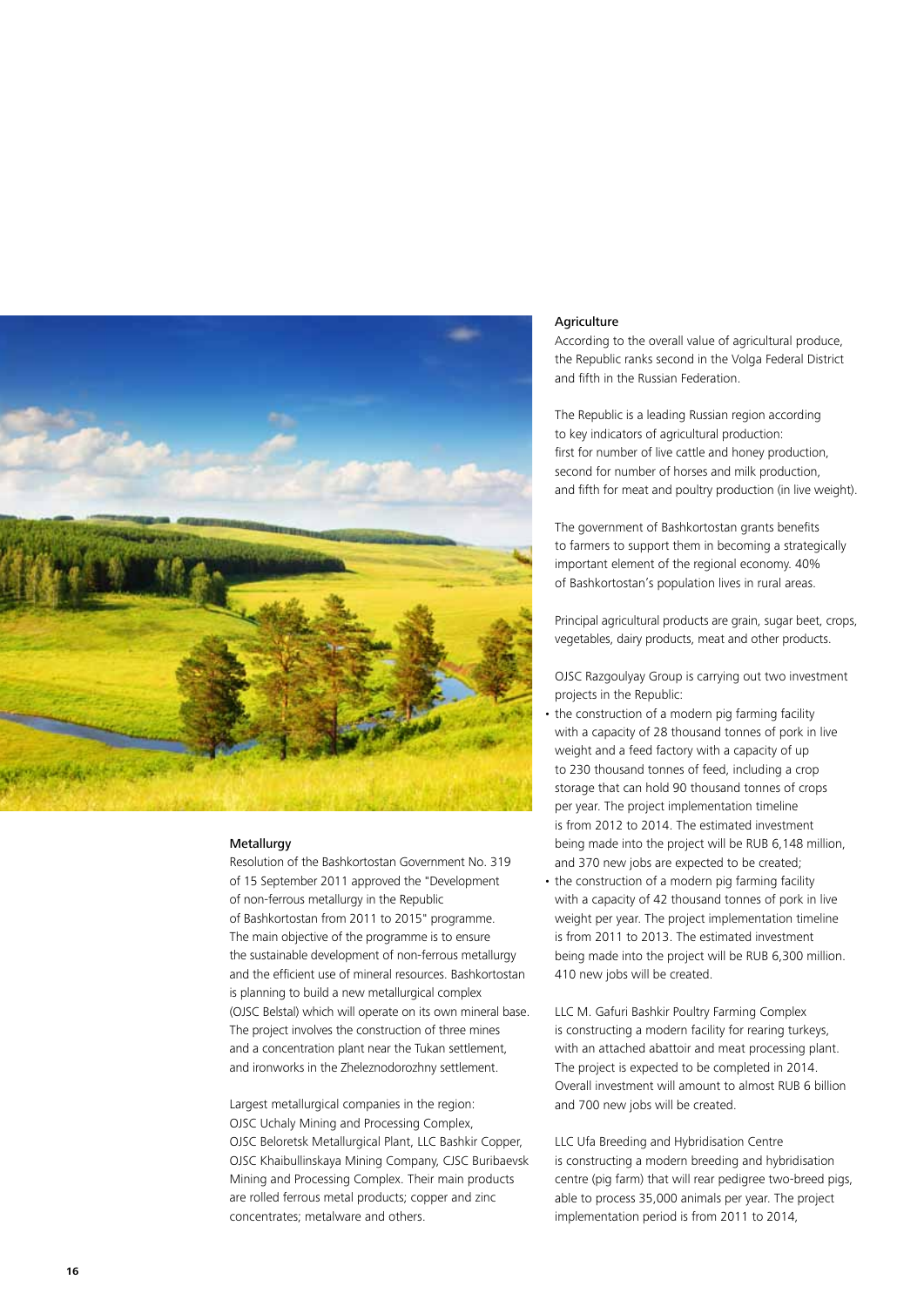investments will amount to RUB 1,099 million, and 50 new jobs will be created.

#### Energy and energy efficient technologies

To increase energy efficiency in industrial production in the Republic, a comprehensive programme, "Energy saving and increasing energy efficiency from 2010 to 2014" was drawn up and adopted by the Bashkortostan Republic in 2010. The programme is aimed at saving electric, thermal, natural gas and hydro power by implementing energy efficient technologies and equipment, improving the efficiency of extracting resources and reducing resource losses.

In 2012, the Scientific Centre of Energy Saving and Energy Efficient Technologies of the Republic of Bashkortostan, a self-autonomous institution, was set up.

Heat supply facilities are being upgraded and reconstructed by LLC Birsk Heating Networks using PPP mechanisms, in collaboration with the Czech company Enkomas.

Pursuant to the agreements signed on 11 February 2011 between the Government of the Republic of Bashkortostan and OJSC ESC RusHydro and a trilateral memorandum of cooperation and interaction between the Government of Bashkortostan, OJSC ESC RusHydro and SC Vnesheconombank dated 18 February 2011, an industrial technology park is planned to be set up in the territory of the Republic of Bashkortostan to implement and finance energy efficiency and energy saving investment projects.

#### Construction

The Republic is currently carrying out one of its priority national projects: "Affordable and Comfortable Housing for Russian Citizens".

To ensure that the construction materials available to Bashkortostan construction contractors are quality and competitively priced, the Republic is implementing a number of investment projects.

#### Nanomaterial industry

The Republic is paying special attention to nanotechnology research as a promising area for the development of the region's scientific potential. In June 2011 an agreement of cooperation was signed between the Republic of Bashkortostan and OJSC Rusnano on the development of innovative industries and nanotechnologies up until 2015. The agreement provides for the creation of at least ten innovative infrastructure facilities by 2016, including a nanotechnology centre, a shared user centre, two technology parks, three business incubators, and three territorial innovation centres.

With Rusnano's support, a unique nanotechnology enterprise, LLC ECM started operating in December 2010 to produce new generation electrochemical machines on the site of OJSC Ufa's plant, Promsvyaz.

In addition, a nanocosmetics production investment project is being implemented with the support of the fund of OJSC Russian Venture Company. Output will include anti-aging products developed in Ufa by LLC Zhespar-Bios, in collaboration with the Institute of Biology of the Ufa Scientific Centre of the Russian Academy of Sciences and the Institute of Biochemistry and Genetics of the USC RAS, producing 120 tonnes of anti-aging cosmetics for skin cleansing and professional skin care per year.

An Interregional Scientific and Technological (Engineering) Centre for developing volumetric nanostructured materials to be used in biomedicine, car manufacturing, aviation, construction and other industries is being created as part of the Ufa State Aviation Technical University. For example, it will develop and implement technologies to produce nanostructured steel that have better characteristics than alloy steels, for the manufacture of high-duty wires and metal goods. Potential project investors include the state corporation Rosatom and AFK Sistema.

#### Wood processing industry

The main wood logging, lumbering and manufacturing enterprises in the region belong to the Bashkir Timber Industry Company (LLC LZK Bashlesprom, LLC Ufa Plywood Plant, LLC Ufa Plywood and Chipboard Plant, LLC Bashlesexport, and OJSC Amzinsk Wood Plant).

The largest wood logging companies in the Republic are LLC LZK Bashlesprom and LLC Selena Forest Industry Company. Large furniture factories are located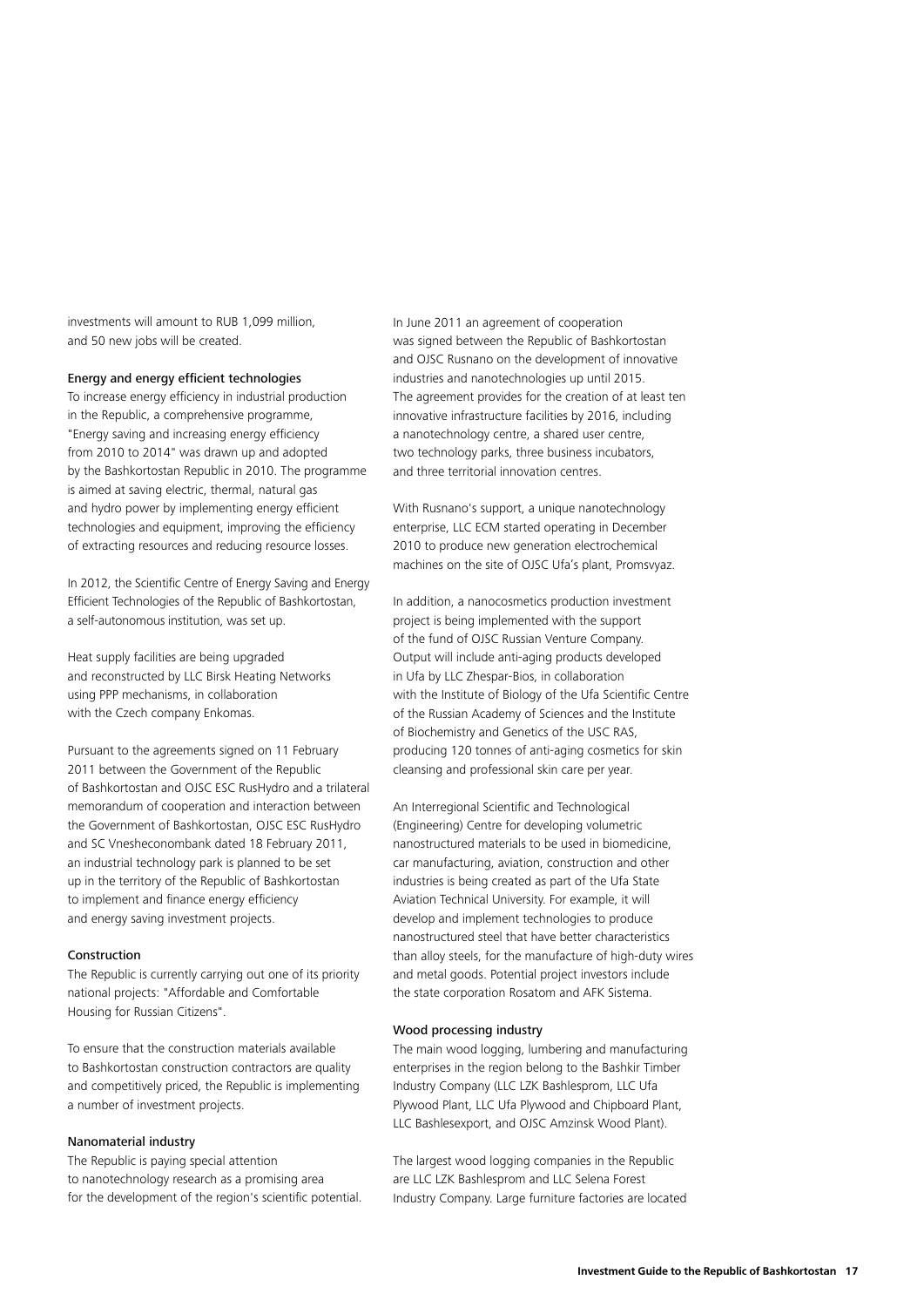in Ufa, Meleuz, Salavat and Sterlitamak. The "Creation of a full-cycle wood processing operation" project, proposed by LLC Selena Forest Industry Company, is the leading project among priority wood processing investment projects that have been approved. The project stipulates the manufacture of wooden houses as part of the "Affordable and Comfortable Housing for Russian Citizens" national programme.

#### Information and communication technology

To encourage the development of information and communication technologies and increase the effectiveness of governmental administration, the Republic has started to draft a special purpose programme, entitled "Development of an information technology society in the Republic of Bashkortostan up until 2016".

In June 2011 the Republican Government entered into an agreement of strategic cooperation with the federal navigation network operator NIS GLONASS.

#### Tourism infrastructure

Bashkortostan used to be referred to as "the Russian Switzerland" during Soviet Union times. Bashkortostan has unique natural resources, providing investors with extensive opportunities to develop the tourism industry and recreational activities in the region. The appropriate infrastructure, tourist resorts and recreational zones are being constructed in the Republic. The unique, natural riches of the Republic put it in a good position to develop its tourist sector, especially in relation to tourism pursued for the following reasons:

- therapeutic
- • sport
- ethnographical
- educational

The Republic has three state natural reserves, one national natural park, and more than 3,000 sites of historical, cultural or artistic significance.

In 2012, tourism generated RUB 3,621 million, having grown by 15.6% from 2011 in comparable price terms. The tourism infrastructure for the region is undergoing active development. The federal special purpose tourism development programme has earmarked RUB 96 billion for such purposes. Preferential treatment in certain regards and benefits are available for large investors in the tourist industry.

A tourism cluster combining the Chelyabinsk Region and the Republic of Bashkortostan is being created and will be called the Ural cluster. The main purpose of this cluster is to attract investors and implement environmental programmes that have been worked out but put on hold for the moment. The Republic of Bashkortostan has also launched its Golden Ring tourism project, under which the region will be divided into seven areas. The Russian Association of Tour Operators has proposed the creation of the Urals Inter-Regional Tourism Cluster with its centre in Bashkortostan.

#### Republic of Bashkortostan Agency for Tourism

95 Pushkin St., Ufa, 450008 Tel.: +7 (347) 262 31 15 Fax: +7 (347) 276 64 84 E-mail: mbis@bashkortostan.ru www.mbis.bashkortostan.ru

#### Sports

A Paralympic training centre is currently under construction in Ufa. The design of the centre has been recognised for its uniqueness in Russia. In addition, there are currently plans to build a football stadium with a capacity of 50,000 and upgrade other sporting facilities.

| <b>Type</b>                              | 2012    | 2011    | 2012 in % to 2011 prices |
|------------------------------------------|---------|---------|--------------------------|
| Tourist services                         | 3.621.2 | 2,962.3 | 115.6                    |
| Hotel and similar accommodation services | 3,642.2 | 3,063.6 | 106.1                    |
| Resort and wellness services             | 3,778.7 | 3.417.1 | 93.2                     |

#### **Tourist services according to type of activity, RUB million**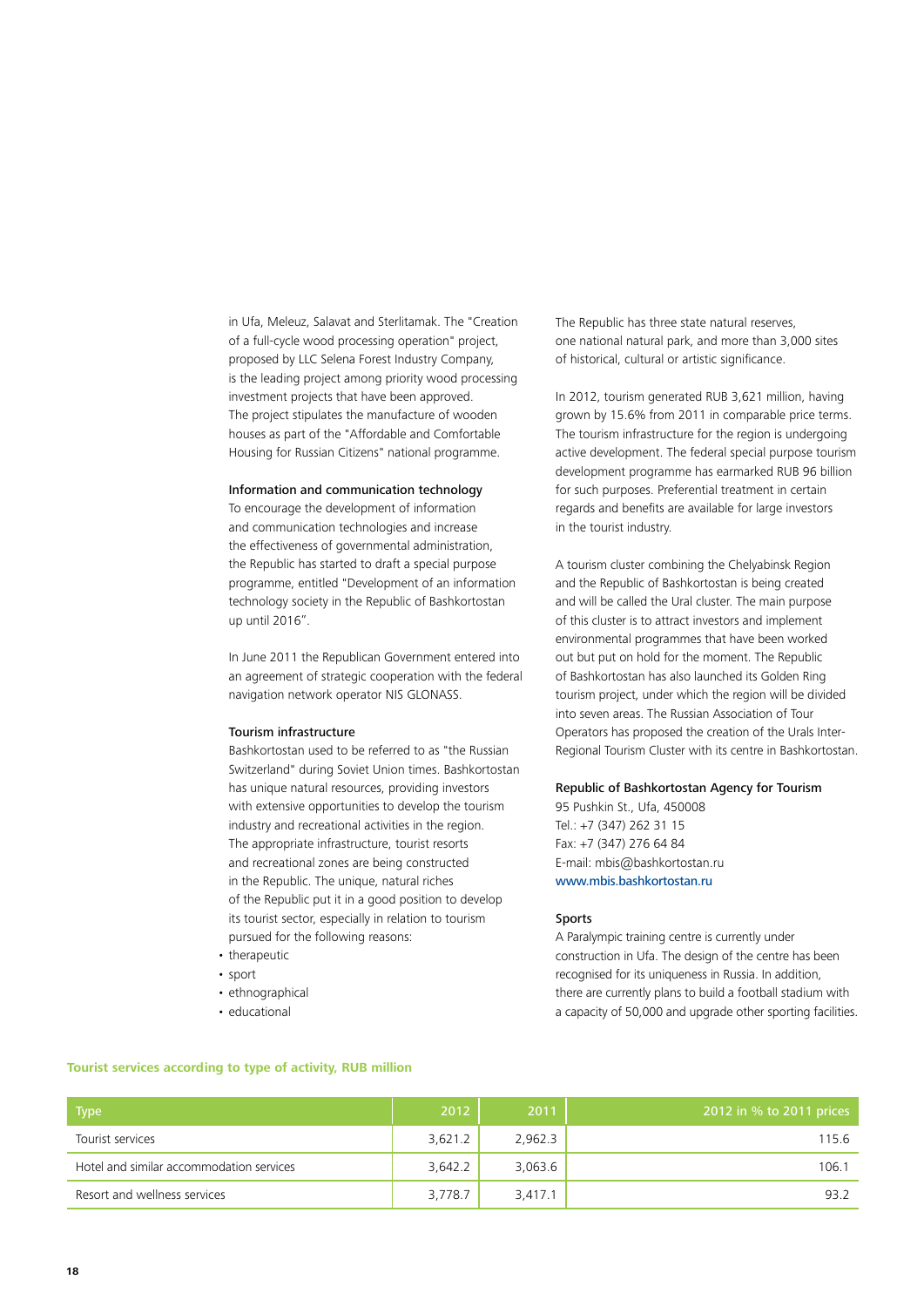### State support measures to investors in the Republic of Bashkortostan

#### **Investment legislation of Bashkortostan**

Continuous work is being done to update regional legislation so that the investment climate in the Republic is more attractive.

At the end of 2010, the Law "On investment activity in the Republic of Bashkortostan in the form of capital investments" was adopted. The law establishes support measures provided by the Government of Bashkortostan to investors making capital investments in the Republic, and the terms and procedure for obtaining such support. In 2011 and 2012, the tax legislation of the Republic of Bashkortostan was amended to introduce profit tax and property tax benefits for investors making capital investments in the Republic. The rate of profits tax payable to the Republic was reduced from 18% to 13.5% and a property tax exemption for a period of 1-10 years, based on the amount of capital investment made by the taxpayer, was introduced.

All the measures of state support provided by the Republic of Bashkortostan are available both to Russian and foreign investors.

Currently the following key laws of the Republic regulate relations in the sphere of investment:

- Law of the Republic of Bashkortostan No. 339-z dated 24.12.2010 "On investment activity in the Republic of Bashkortostan in the form of capital investments"
- Law of the Republic of Bashkortostan No. VS-6/35 dated 20.06.1991 "On foreign investment activity in the Republic of Bashkortostan"
- Law of the Republic of Bashkortostan No. 43-z dated 28.11.2003 "On corporate property tax"
- Law of the Republic of Bashkortostan No. 454-z dated 31.10.2011 "On the reduced profits tax rate for investors conducting capital investment activities in the Republic of Bashkortostan"
- Law of the Republic of Bashkortostan No. 385-z dated 28.04.2011 "On investment tax credit for regional taxes in the Republic of Bashkortostan"
- • Law of the Republic of Bashkortostan No. 398-z dated 30.05.2011 "On the participation of the Republic of Bashkortostan in public-private partnerships"

#### **State support measures to investors in the Republic of Bashkortostan**

The state support measures for investment activities are set out in Law of the Republic of Bashkortostan No. 339-z dated 24.12.2010 'On investment activity in the Republic of Bashkortostan in the form of capital investment" and Law of the Republic of Bashkortostan No. VS-6/35 dated 20.06.1991 "On foreign investment activity in the Republic of Bashkortostan".

The most important state support measures comprise the following:

- Tax benefits (rate of profit tax payable to the Republic reduced to 13.5%; exemption from property tax) granted for a period of 1-10 years, depending on the overall amount of capital investment.
- A subsidised interest rate on loans of half the RF Central Bank refinancing rate effective as of the date that the loan

was issued, applied throughout the payback period of the investment project, but not exceeding five years.

- • Use of state-owned property of the Republic of Bashkortostan as a pledge.
- Reimbursement of part of the cost incurred when acquiring assets under a leasing arrangement – the compensation is given when the obligations with regard to the payments under the lease agreement are met in full and the ownership rights to the property have been acquired.
- • Beneficial rental conditions with respect to land owned by the Republic of Bashkortostan are granted to investors for the payback period of the investment project but not exceeding five years.
- • State guarantees of the Republic of Bashkortostan for investment projects.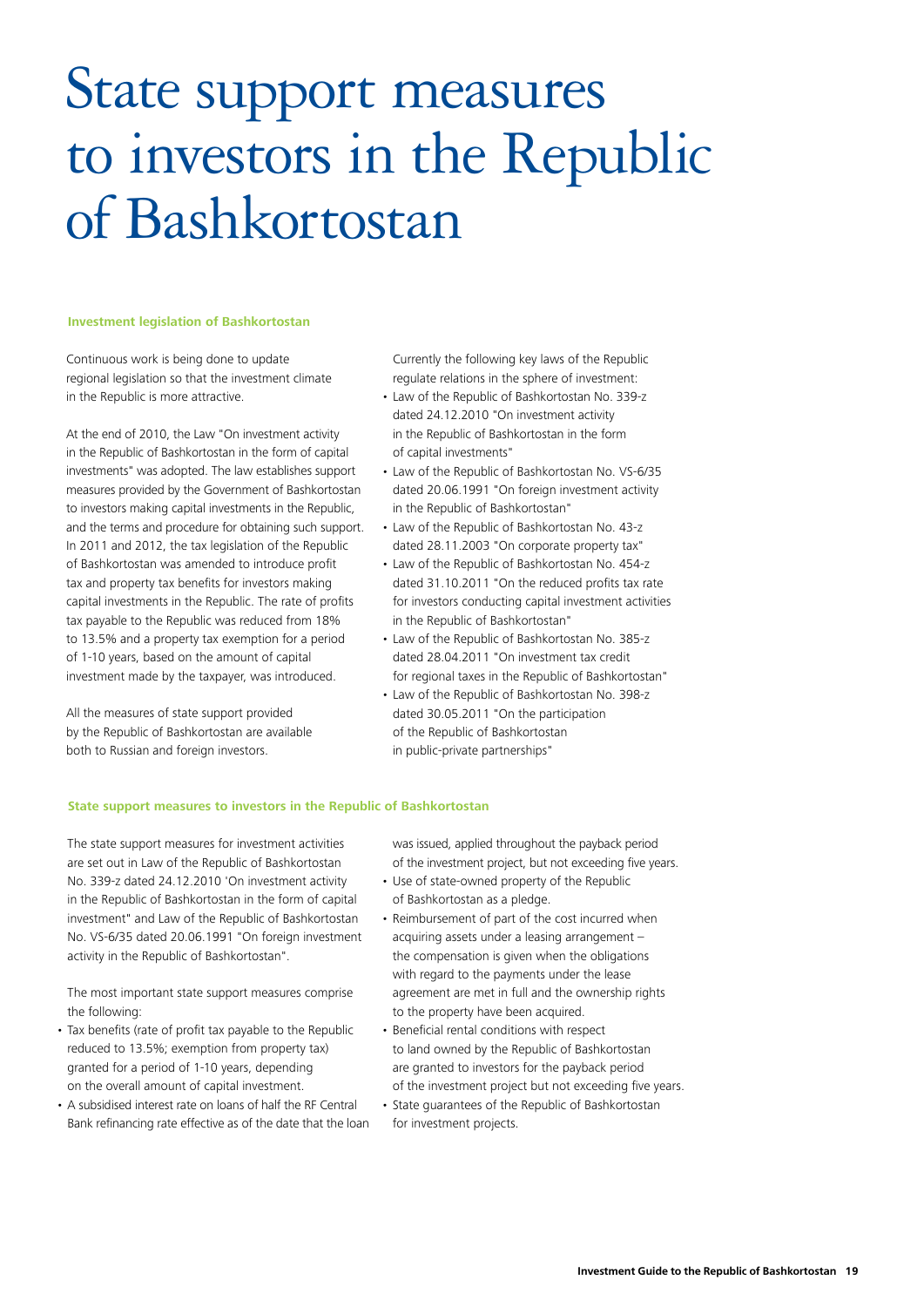#### **Eligibility of investors for state support in the Republic of Bashkortostan**

State support measures are granted to investors that conduct capital investment activities in the Republic of Bashkortostan and meet the following criteria:

- Investments are made into priority investment areas of the Republic of Bashkortostan.
- The investment project complies with the requirements established by the Government of the Republic of Bashkortostan for priority investment projects.
- The priority investment project, following a selection process, is added to the List of Priority Investment Projects of the Republic of Bashkortostan (the "List").
- An investment agreement is signed with the Government of the Republic of Bashkortostan regarding the implementation terms for the priority investment project.

#### **Priority projects for the Republic of Bashkortostan – qualifying criteria:**

- • Capital investments of at least RUB 100 million (except for investment projects in the manufacture of medical instruments and pharmaceutical products, and high information technology projects, for which there is no minimum threshold).
- Alignment of the investment project with the main directions of social and economic development for Bashkortostan.
- • Compliance of investment project documentation with the requirements of Resolution of the Bashkortostan Government No. 292 dated 19.08.2011 "On the procedure for considering and supporting priority investment projects of the Republic of Bashkortostan".
- • Absence of a negative impact on the region's ecological environment.
- • Availability of investment, labour, informational, organisational, production and financial resources to implement the investment project.
- Implementation of advanced technology in order to manufacture products with high added value and reduce exports of crude mineral resources out of Bashkortostan.
- The effect on the Budget of the Republic of Bashkortostan is expected to be positive considering the tax benefits that are expected to be granted (where the investor claims tax benefits as a state support measure).
- The aim of the investment project is to create new jobs or preserve existing jobs.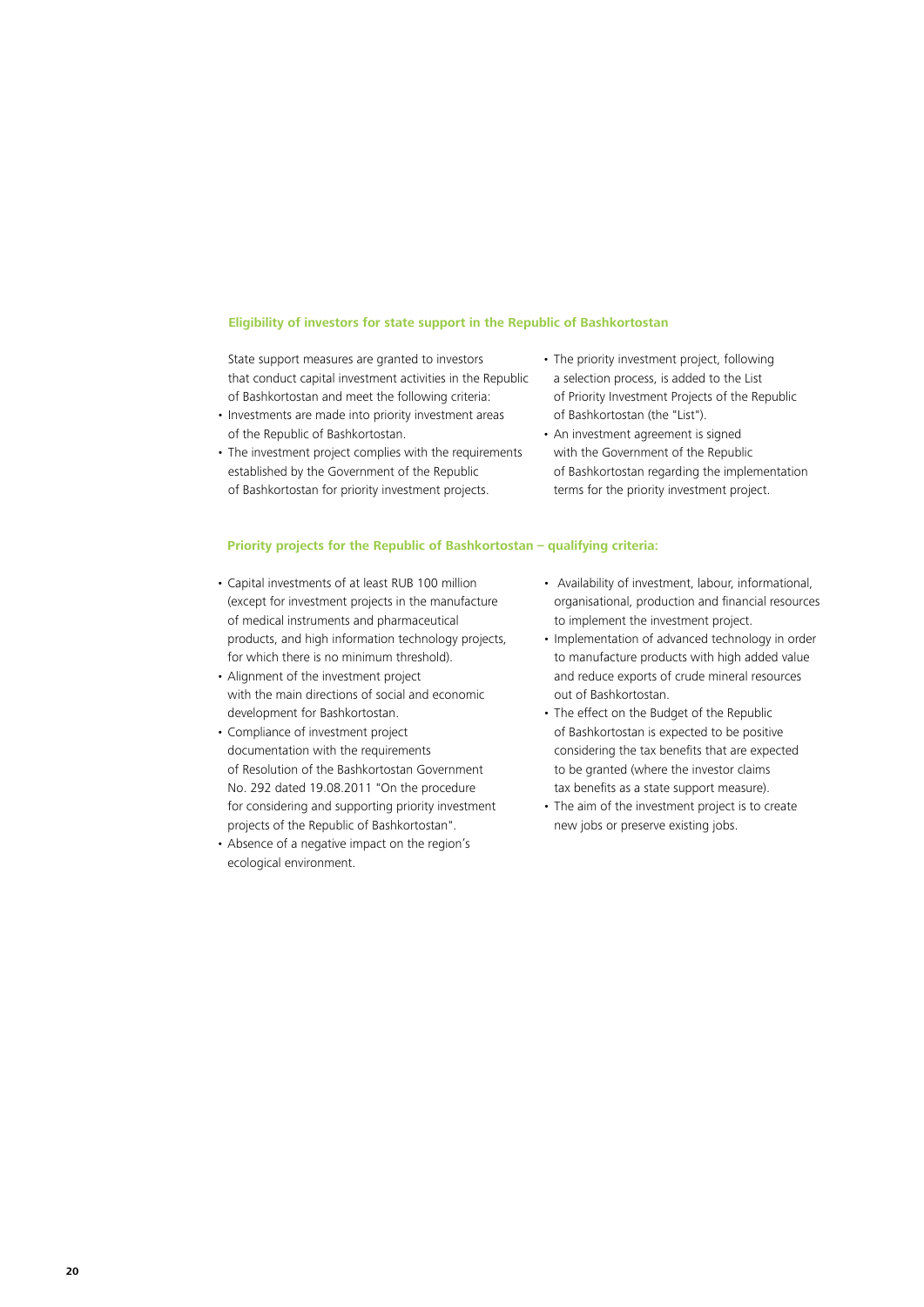#### **Procedure for claiming state support for priority investment projects in the Republic of Bashkortostan**

The procedure for claiming state support for priority investment projects is set out in Resolution of the Government of the Republic of Bashkortostan No. 292 dated 19.08.2011 "On the procedure for considering and supporting priority investment projects of the Republic of Bashkortostan".

An investor interested in carrying out an investment project in the Republic of Bashkortostan and having it added to the List should submit the relevant application and necessary documentation (including a business plan and a business case for the project) to the Ministry of Economic Development of the Republic of Bashkortostan.

State support may be claimed for an investment project included in the Register.

Investors that want to claim state support should submit the relevant application to the Ministry of Economic Development of the Republic of Bashkortostan together with the required documentation (including information on the composition and size of the state support measures being claimed for).

The respective state support measures are granted on the basis of an investment agreement on the terms of implementing the priority investment project in the Republic of Bashkortostan. Priority investment projects that have received state support from the Republic of Bashkortostan are included in the Register of Priority Investment Projects of the Republic of Bashkortostan.

The Commission for the Consideration and Support of Priority Investment Projects in the Republic of Bashkortostan has been set up to optimise the procedure for considering and providing state support measures to priority investment projects in the Republic of Bashkortostan.

Priority investment projects are coordinated by the Department of Investment Policies of the Ministry of Economic Development of the Republic of Bashkortostan.

46 Tukaev St., Ufa, 450101, Republic of Bashkortostan +7 (347) 250 41 82 +7 (347) 280 87 20 +7 (347) 280 86 06

http://invest.bashkortostan.ru http://minecon.bashkortostan.ru/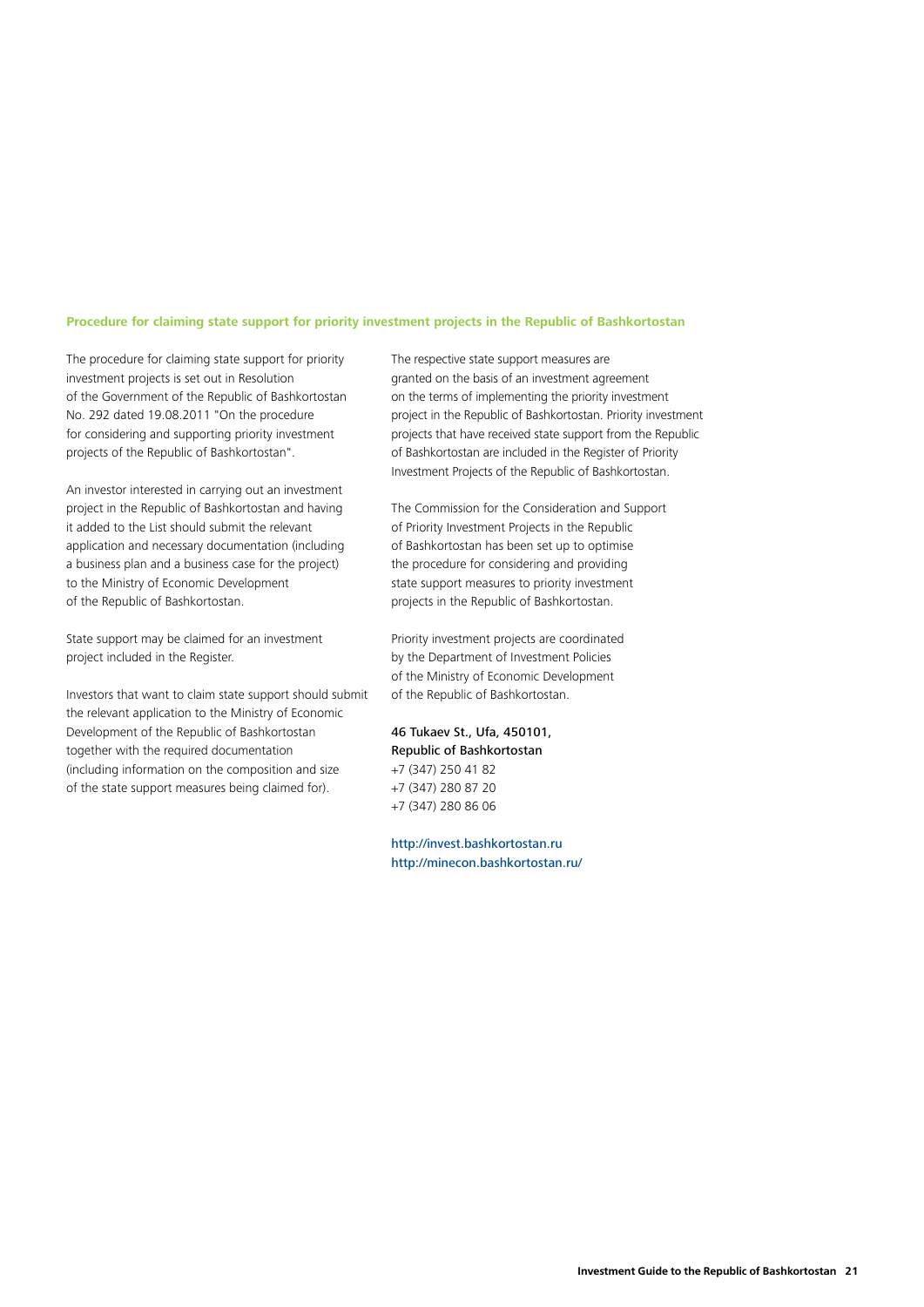

#### **Procedure for claiming state support measures in the Republic of Bashkortostan**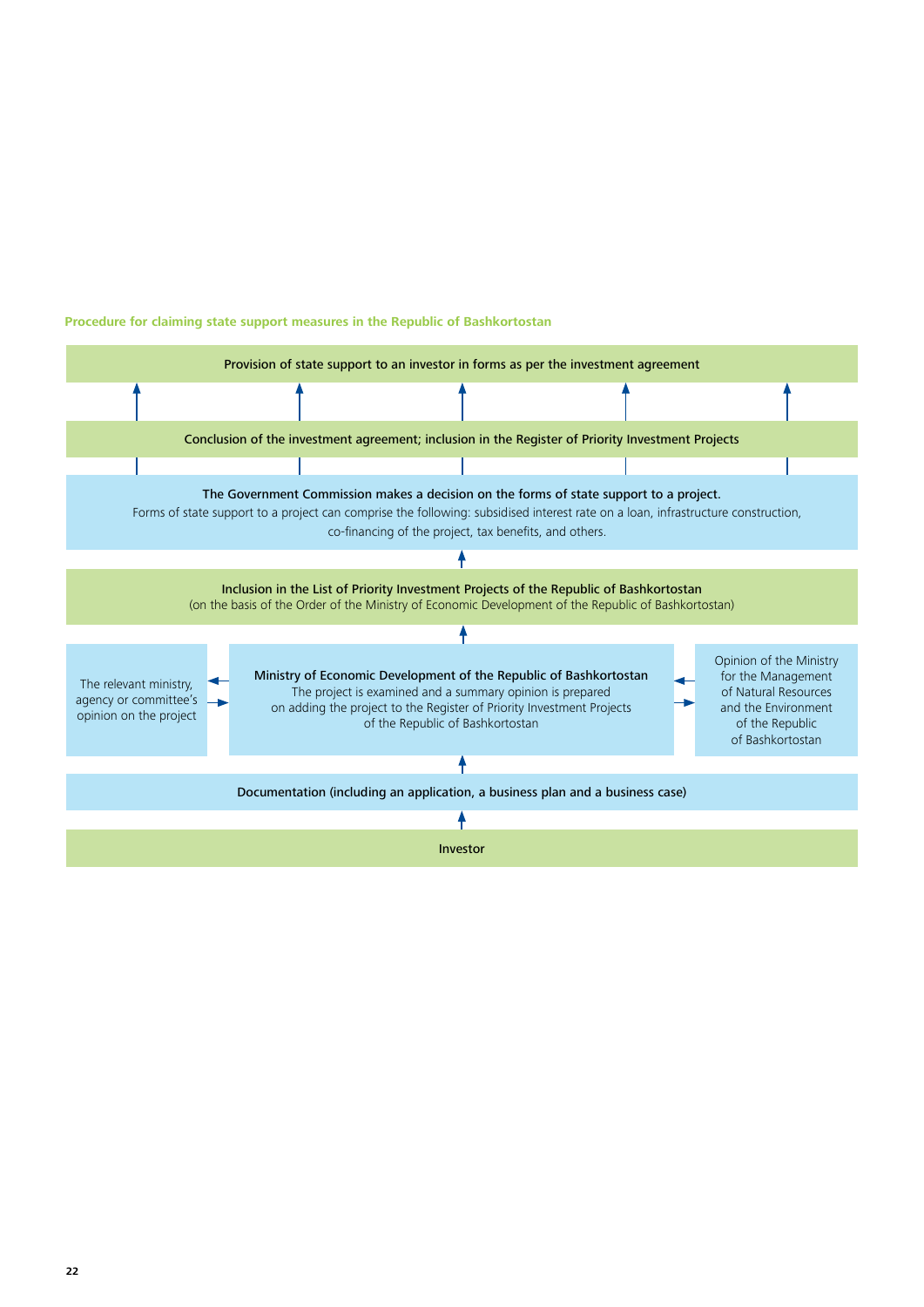# Development institutions in the Republic of Bashkortostan

#### **OJSC Regional Fund**

Regional Fund is a key development institution in the Republic of Bashkortostan and owns 100% of its shares.

The purpose of the fund is to support priority investment projects.

#### Objectives of the fund:

- Manage the state investment resources of the Republic of Bashkortostan
- Invest in companies that create new workplaces in the Republic and make products using new technology or provide innovative services
- Finance investment projects through issuing loans and leasing out equipment.

The total asset portfolio of the fund amounted to RUB 25 billion as at 1 January 2013. It included shares in OJSC Gazprom, the largest companies in the Republic, and also the financial instruments of banks, and bonds and investment projects in the Republic.

The fund invests in the following industries: construction and the manufacture of construction materials, air transportation, agriculture, and machine construction. The fund's investment portfolio includes gas, machine construction, non-ferrous metal and telecommunication companies. Special purpose energy and nanotechnology projects are also considered.

In 2012, investments in the economy of Bashkortostan financed by the fund amounted to RUB 2.5 billion, including loans of RUB 1.1 billion.

OJSC Regional Fund 36 Karl Marx St., Ufa, 450008, Republic of Bashkortostan, Tel./Fax: +7 (347) 276 12 19 E-mail: reg\_fond@mail.ru www.regfondrb.ru

#### **OJSC Development Corporation of the Republic of Bashkortostan**

OJSC Development Corporation of the Republic of Bashkortostan is another of the Republic's development institutions. The charter capital of the corporation is RUB 65 million. The founders comprise OJSC Regional Fund (90%) and OJSC Bashkir Venture Company (10%).

The objective of the corporation is to search for and attract investors.

#### The activities of the corporation include the following:

- • Coordinate and support investment projects approved by the Government of Bashkortostan, acting as a "one-stop shop"
- Monitor investment projects aimed at creating and developing industrial and technology parks in the Republic
- • Uphold the interests of the Republic as part of and under the terms of the projects approved by the Government of the Republic
- Provide informational support to the state and local governments during the implementation of priority investment projects
- • Assist in raising financing to minimise the direct use of funds of Bashkortostan's State Budget
- Act as the applicant when interacting with state authorities and federal development institutions.

OJSC Development Corporation of the Republic of Bashkortostan "Capital" Business Centre 82 Chernyshevsky St., 6th floor Ufa, 450076, Republic of Bashkortostan Tel: +7 (347) 280 82 32 Fax: +7 (347) 280 82 49 E-mail: info@kr02.ru www.kr-rb.ru